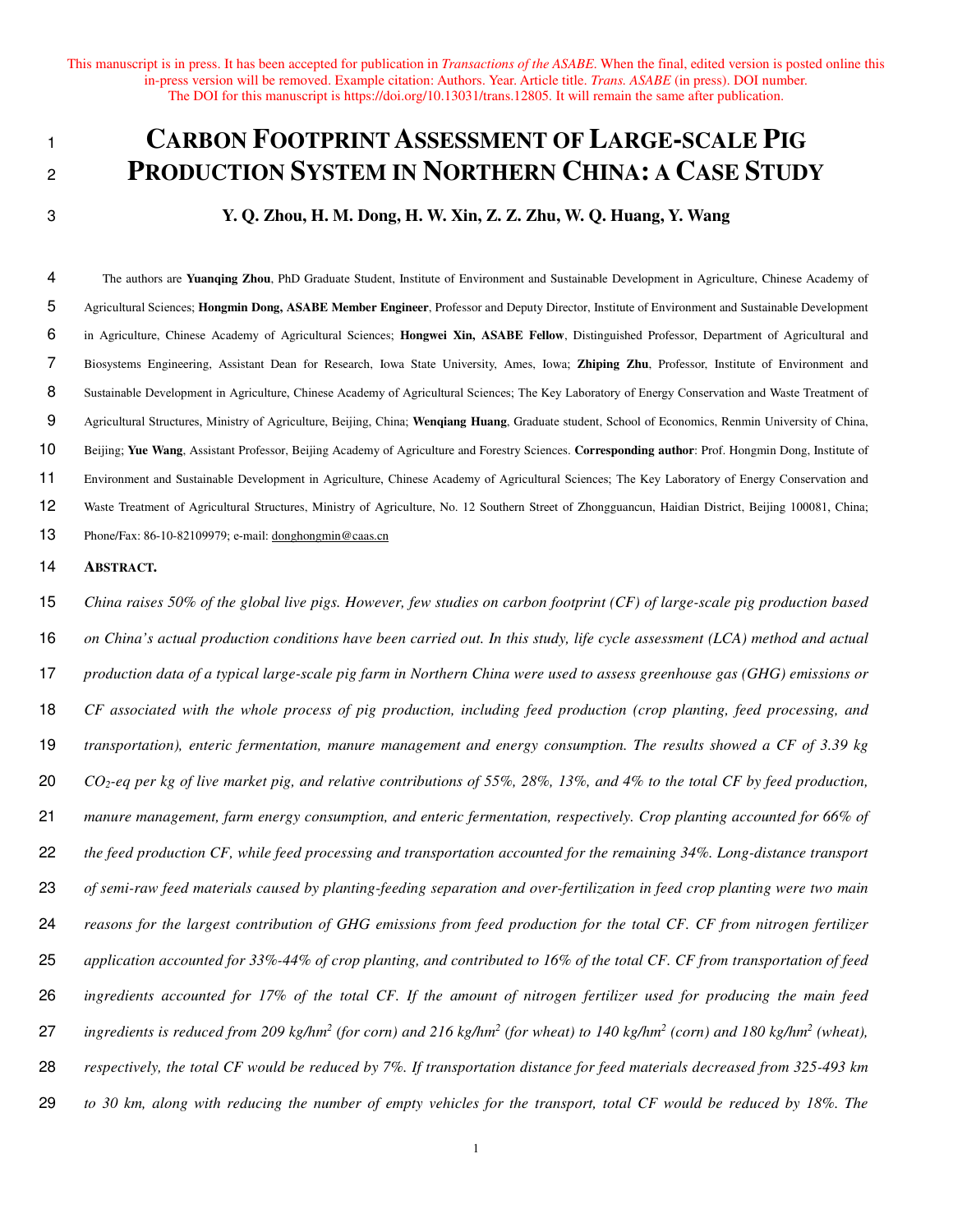- *combined CF mitigation potential for over-fertilization and transportation distance is 26%. In addition, use of pit storage anaerobic digestion – lagoon practice can reduce GHG emissions from manure management by 76% as compared to the traditional pit storage – lagoon manure treatment method. This case study reveals the impact of planting-feeding separation and over-fertilization on CF of pig supply chain in China. Manure management practice of pit storage – anaerobic digestion*
- *lagoon is much more conductive to reducing CF as compared to the traditional method of pit storage lagoon.*

### *Keywords.*

*Life cycle assessment, Greenhouse gas, Pig, Mitigation* 

# **INTRODUCTION**

Livestock sector accounts for 18% of the global greenhouse gas (GHG) emissions (de Vries and de Boer, 2010; Steinfeld et al., 2006). Nearly half of the global pigs are raised in China (FAOSTAT, 2015). As such pork is the main GHG source of China's food supply chain (Xu and Lan, 2016). Therefore, scientific evaluation of carbon footprint (CF) for China's pig production is important to the analysis of emission sources and policy-making on mitigation measures.

Life cycle assessment (LCA) method has been used to build GHG or CF emission assessment models of livestock sectors for different regions and production scales. Examples include global GLEAM model (MacLeod et al., 2013), European CAPRI model (Lesschen et al., 2011; Weiss and Leip, 2012), Canadian ULICEES model (Vergé et al., 2016), and 45 SustainPork<sup>®</sup> model for farm (Noya et al., 2016). On the basis of IPCC (2006) calculation formula, results of these models were presented in different functional units using allocations of mass, economic value, protein, etc. Adaptive database was fit for each model. For example, parameters of GLEAM model were derived from international organizations such as Statistics Division of Food and Agriculture Organization of United Nations (FAOSTAT) and United Nations Framework Convention on Climate Change (UNFCCC) (MacLeod et al., 2013). The parameters of CAPRI model were derived from European Union Statistics (EUROSTAT) and data of the nitrogen excretion were taken from the GAINS database for EU (Lesschen et al., 2011; Weiss and Leip, 2012). The parameters of ULICEES model were derived from the Canadian Department of Agriculture 52 Statistics data (Vergé et al., 2016). The calculation process for SustainPork<sup>®</sup> model was more detailed and based on production parameters of the farm (Noya et al., 2016).

Based on the above models and databases, CF assessment of pig production in different scales or addressing different concerns has been carried out. Basset-Mens and Van der Werf (2005) and Kool et al. (2009) compared effects of organic and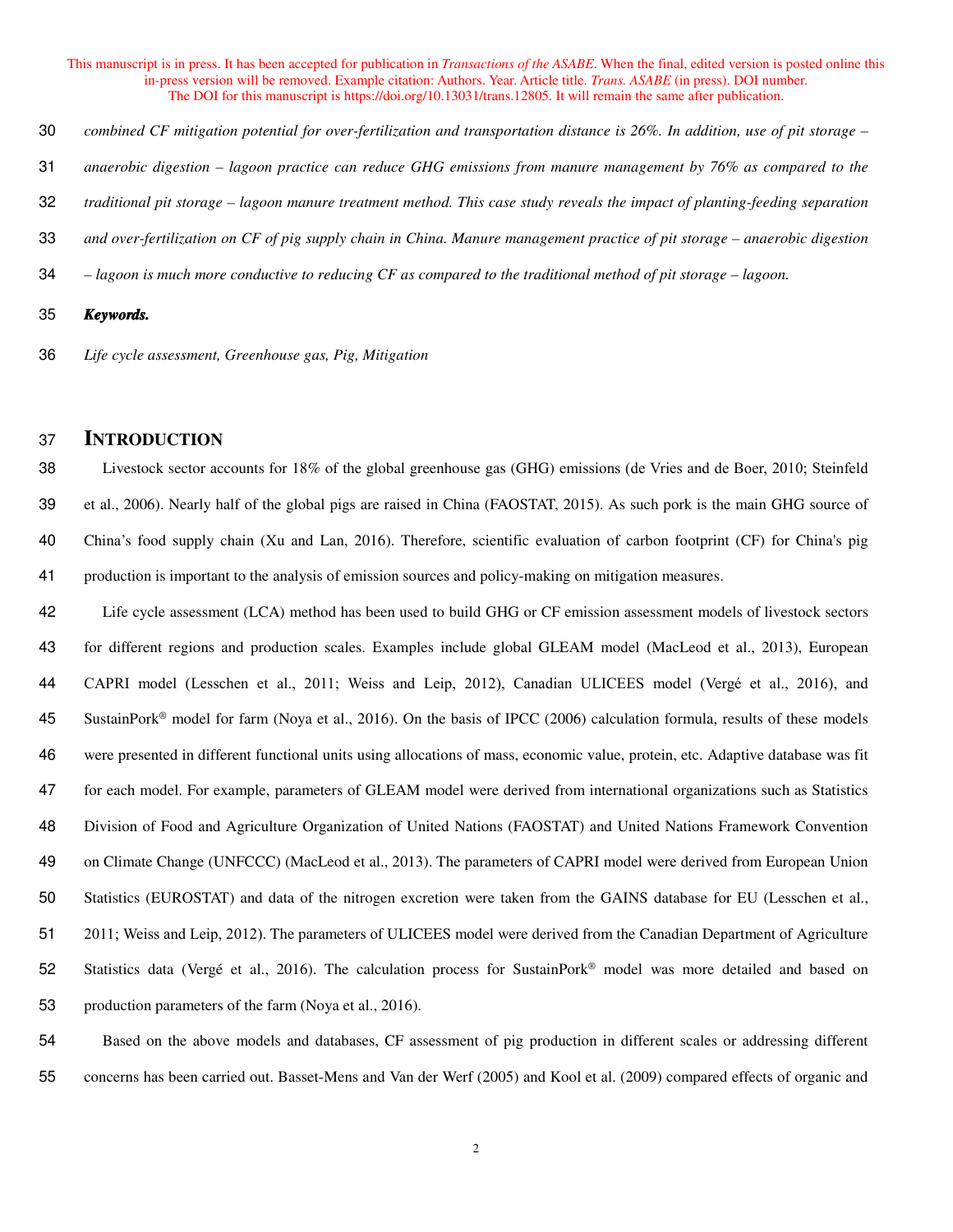conventional pig production chain on CF. Lesschen et al. (2011) used CAPRI model to analyze CF of EU livestock products, emphasizing the impact of land use change on CF. Pelletier et al. (2010) focused on comparison of CF based on slat floor-based swine production systems and deep-bedded niche swine production systems. Cederberg (2004) evaluated pork CF in Sweden, based on LCA method and used economic allocation in the study of animal welfare, environmental impacts and product quality for pig farming. Vergé et al. (2016) and Noya et al. (2016) analyzed effects of allocation methods and functional units on CF assessment of individual farms. These studies provide valuable references for assessing CF of pig production in China, although they used location specific database or parameters in the respective CF assessment. However, considerable differences exist between western countries and China in manure management and crop planting for pig production. These differences lie in the in-house manure handling practices, outdoor manure storage (use of anaerobic digestion or direct land application), the amount of commercial fertilizer vs. animal manure used in crop production (more commercial fertilizer tends to be used in China), separation distance of geographical locations for feed crop production and swine farms (farther apart in China), and the level of mechanization in crop farming (less degree of mechanization in China). Consequently, the parameters used in the cited studies do not reflect the characteristics of pig production in China, and neither can the results be directly used to support policy-making about GHG mitigating measures for Chinese pig production systems.

CF assessment of Chinese pig production systems has just started. Jianyi et al. (2015) and Xu and Lan (2016) used LCA method to evaluate CF of Chinese pork production in the context of CF assessment of the Chinese food production. Jianyi et al. (2015) focused on assessing the variations of CF of Chinese food including pork production for three decades (1979- 2009). Xu and Lan (2016) compared differences in CF between 22 plant-based foods and 6 animal-based foods. Both cases did not provide details of emissions at different stages and mitigating measures for pig production, and lacked detailed analysis for the higher CF caused by excessive fertilizer application and long-distance feedstuffs transportation in China as compared with EU and America. Luo et al. (2015) assessed CF of household and aggregated pig production in Sichuan Province, China, based on a survey of 32 pig farms in Hongya country. But there was no clear description about the characteristics of feed production or manure management. Results of these two studies were inconsistent with each other. Luo et al. (2015) and Xu and Lan (2016) showed that feed production contributed the greatest to GHG emissions of pig production systems in 2012 and 2013, respectively; whereas Jianyi et al. (2015) found that for 2009 GHG emissions from 82 manure management far exceeded that from feed production in China. With the rapid development of large-scale livestock production in China, where most of the large-scale pig farms are using industrial feeding systems, there is no own land for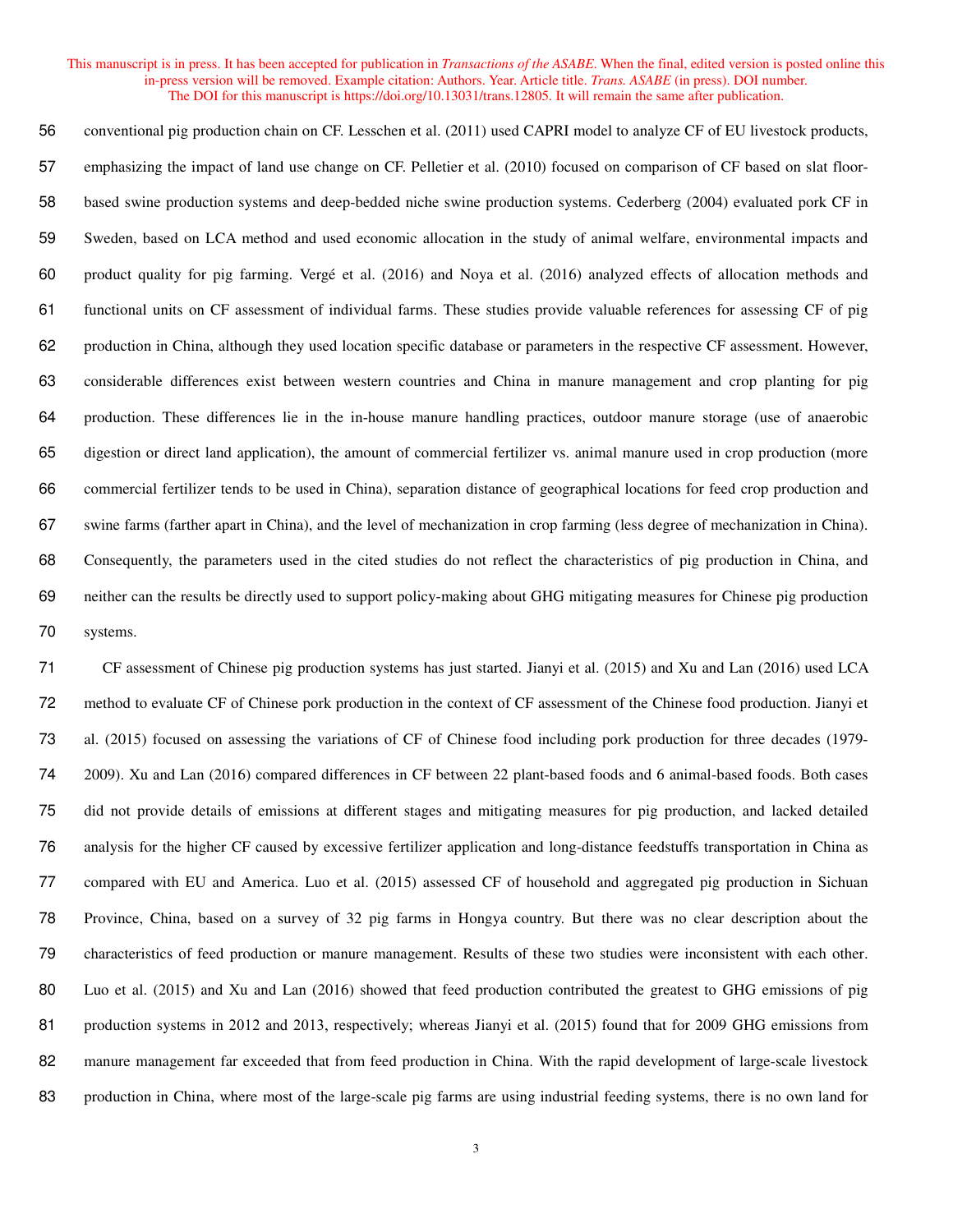feed crop planting or manure application (Bai et al., 2014). It is therefore necessary to assess GHG emissions based on actual pig production conditions in China, and to analyze sources of GHG emissions from large-scale pig production systems, and 86 to explore potential mitigating measures.

In this study, a large-scale pig farm in Northern China was selected as a typical case for the CF assessment. The aim of this study was to quantify GHG emissions and relative contributions by each sector throughout the pig production chain and to explore potential CF mitigating measures. Results of the study are expected to provide scientific data on CF baseline, potetnial CF mitigating measures, and policy-making for pig production in China.

# **METHODS**

In this study, LCA method was used to study a typical large-scale pig farm located in Hebei Province, China (37º-38ºN, 93 115°-116°E). Annual average temperature at the pig farm location was 12.4℃ in 2015, the year this LCA study was based on. The main breeds of the pigs were Landrace and Large White. The total on-farm swine inventory was 85,210; including 7,200 sows, 18,850 nursery pigs, and 59,160 fattening pigs.

96 Three types of GHG were assessed: CO<sub>2</sub>, CH<sub>4</sub>, N<sub>2</sub>O, with a respective 100-year horizon global warming potential of 1, 25, 298 (IPCC, 2007).

# **SYSTEM BOUNDARY**

The accounting scope of GHG emissions ranged from feed production to farm gate in this study. The system boundary is shown in Fig.1, including feed production module and animal production module. The feed production module consisted of fertilizer production and transportation, agricultural film and pesticide production, energy consumption for irrigation and agricultural machinery, fertilizer application, and feed processing and transportation. The animal production module consisted of enteric fermentation, manure management, and farm energy consumption.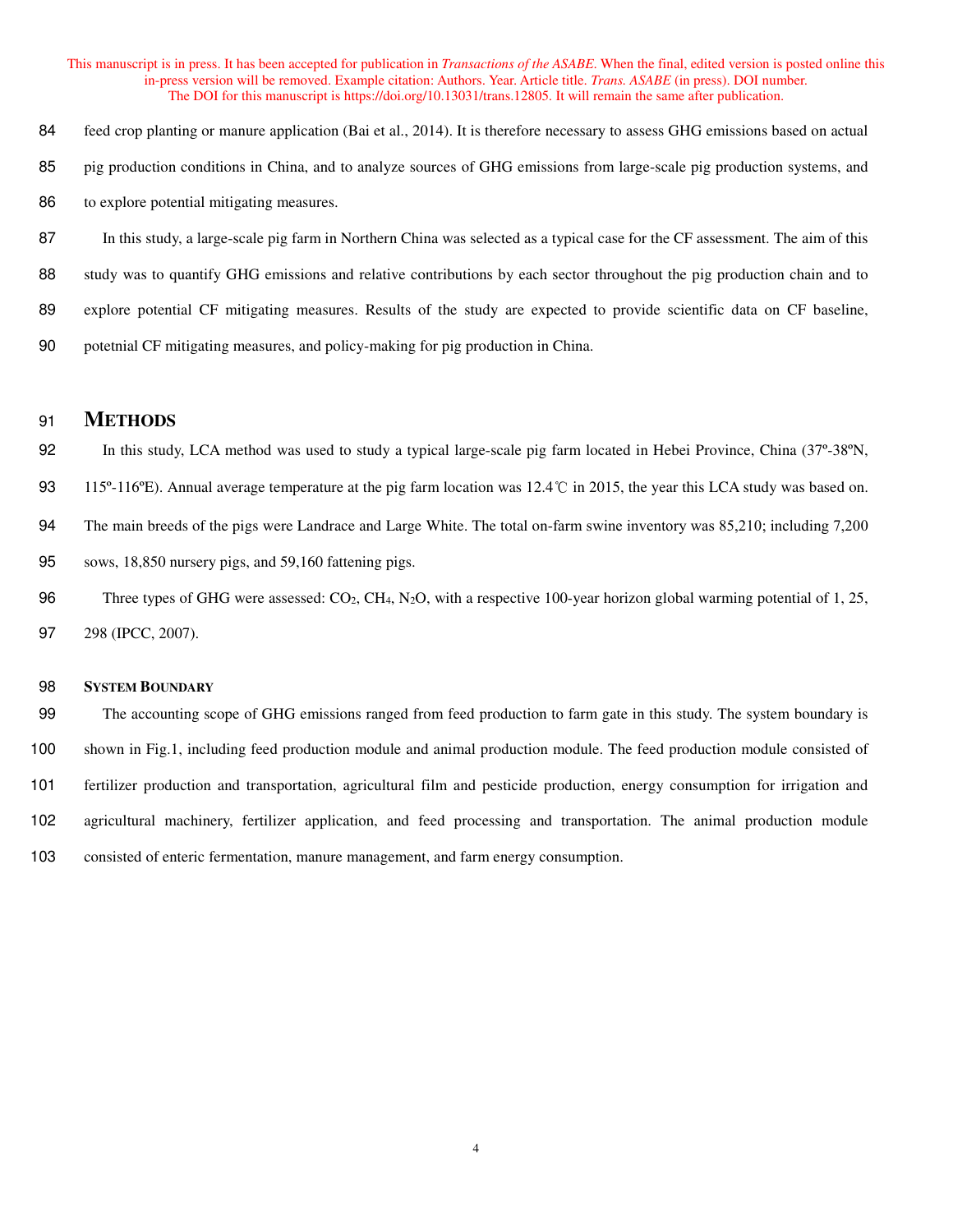



Fig. 1. System boundary of the pig production in this carbon footprint assessment.

For the raw materials of feed on the farm, corn accounted for 63%, soybean meal 18%, wheat bran 12%, and other components (such as soya oil, fish meal, wheat flour, calcium hydrophosphate, salt, glucose, and lysine) about 7%. This study just calculated GHG emissions from the three major feedstuffs (corn, soybean meal and wheat bran). Emissions from land use change, soil carbon, and infrastructures related to production such as farm construction and equipment manufacturing are outside the system boundary. Hence, these emissions were excluded in the CF assessment.

### **FUNCTIONAL UNIT AND ALLOCATION**

In this study, 1kg live weight (LW) was chosen as the functional unit. The choice of different allocation methods has large impact on the results of CF assessment. ISO14044 recommendations state that in principle, allocation should be avoided; if the allocation cannot be avoided, system expansion should be chosen preferentially (ISO, 2006). In this study, taking into account the volatility of market price of feed crop products, mass allocation was used for GHG emissions allocation between main and by-product of feed crops. The proportion of GHG emissions allocated to the corn grain relative to the total corn crop was 60%, and the value was 32% for soybean meal and 25% for wheat bran (Bi et al., 2009).

### **GHG EMISSIONS CALCULATION**

The equations for calculating GHG emissions from farm sources are shown in Table 1. The calculation of fuel consumption of transportation was derived from Lineng et al. (2003). The study assumes that a) all the transportation uses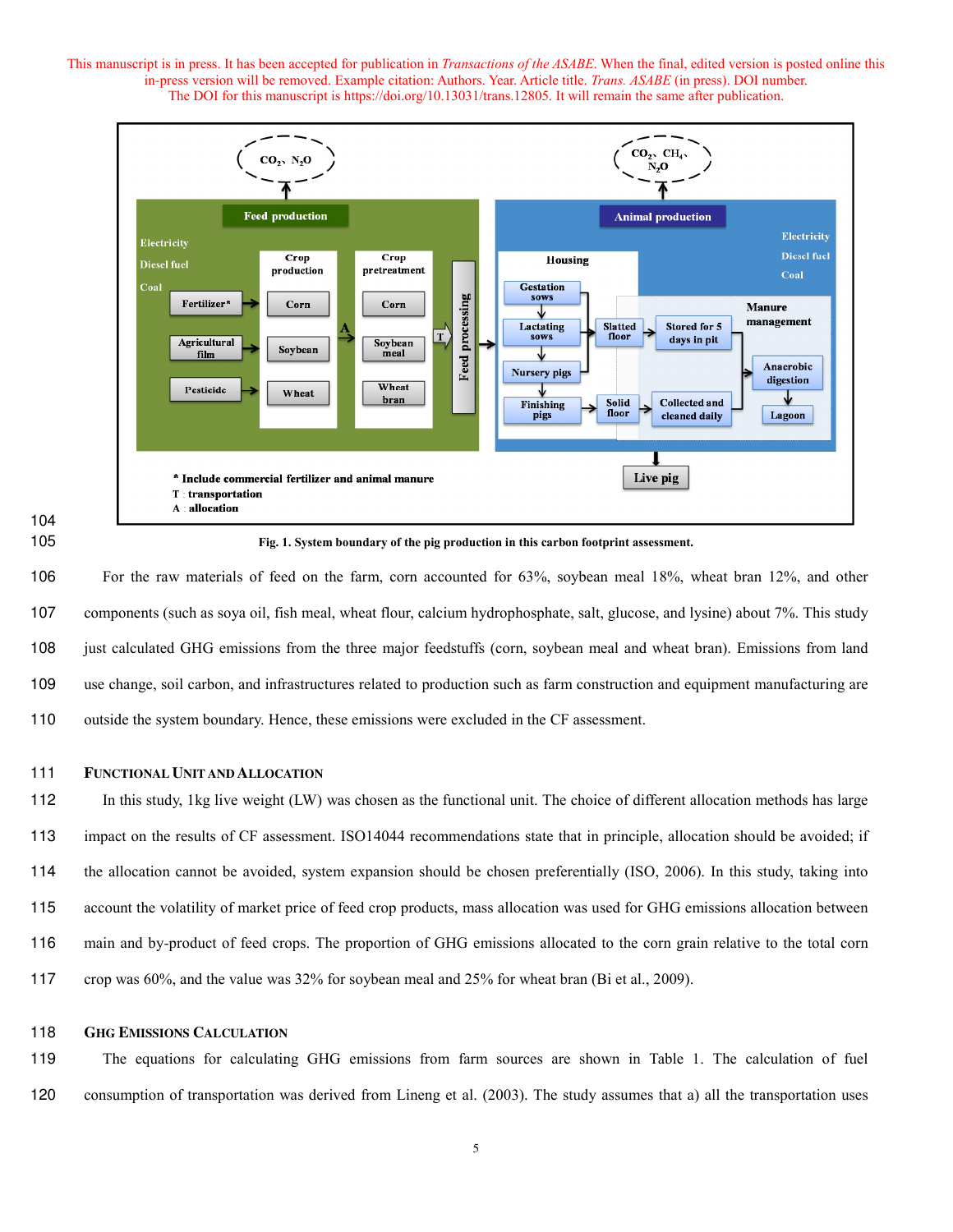- 121 diesel trucks; b) a complete transport task includes a vehicle of no-load or full-load; c) a partial journey transportation is
- 122 treated as a full journey.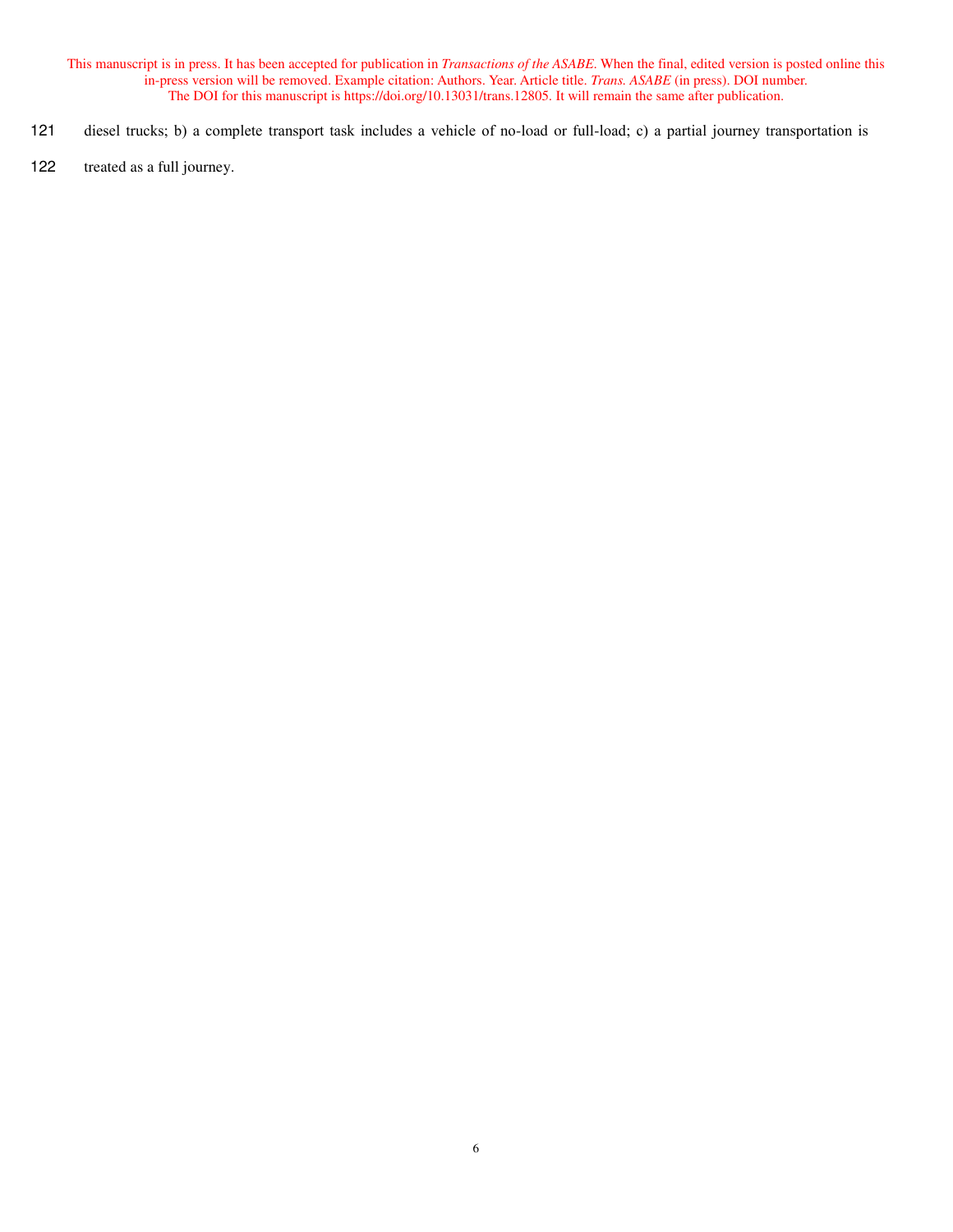| 123                                                   |                                                                                                                                                                                                                                       | Table 1. Sources of GHG emission and calculation equations.                                                                                                                                                                                                                                                                                                                                                                                                                                                                                                                                                                                                                                                                                                                                                               |                         |
|-------------------------------------------------------|---------------------------------------------------------------------------------------------------------------------------------------------------------------------------------------------------------------------------------------|---------------------------------------------------------------------------------------------------------------------------------------------------------------------------------------------------------------------------------------------------------------------------------------------------------------------------------------------------------------------------------------------------------------------------------------------------------------------------------------------------------------------------------------------------------------------------------------------------------------------------------------------------------------------------------------------------------------------------------------------------------------------------------------------------------------------------|-------------------------|
| Emission source                                       | Calculation equation                                                                                                                                                                                                                  | Definition                                                                                                                                                                                                                                                                                                                                                                                                                                                                                                                                                                                                                                                                                                                                                                                                                | Reference               |
| Feed production<br>1. Agricultural film (af)--- $CO2$ | $CO_{2(feed, af)} = \sum S_i \times EF_{af} \times AP_{(feed \ i, af)}$                                                                                                                                                               | $CO_{2(feed, af)}$ is CO <sub>2</sub> emissions from agricultural film use (kg CO <sub>2</sub> ); i is species/category of feed crop; S <sub>i</sub> is<br>the area of the feed crop (hm <sup>2</sup> ); $EF_{af}$ is emission factor for agricultural film production (kg CO <sub>2</sub> /kg);<br>$AP_{(feed \, i, af)}$ is amount of agricultural film application (kg/hm <sup>2</sup> ).                                                                                                                                                                                                                                                                                                                                                                                                                              |                         |
| 2. Pesticide--- $CO2$                                 | $CO_{2(feed, pest)} = \sum_{i} S_i \times EF_{pest} \times AP_{(feed\ i, pest)}$                                                                                                                                                      | $CO_{2(feed, pest)}$ is $CO_2$ emissions from pesticide input (kg CO <sub>2</sub> ); $EF_{pest}$ is emission factor for pesticide<br>production (kg CO <sub>2</sub> /kg); $AP_{(\text{feed} i, \text{pest})}$ is amount of pesticide application (kg/hm <sup>2</sup> ).                                                                                                                                                                                                                                                                                                                                                                                                                                                                                                                                                   |                         |
| 3. Irrigation--- $CO2$                                | $\mathcal{CO}_{2 (feed,irrig)} = \sum S_i \times EF_{electric} \times AP_{(feed \ i, electric)}$                                                                                                                                      | $CO_{2(feed, irriq)}$ is $CO_2$ emissions from irrigation (kg $CO_2$ ); $EF_{electric}$ is emission factor for electricity (kg<br>CO <sub>2</sub> /kwh); $AP_{(feed\, i, electric)}$ is amount of electricity used for irrigation (kwh/hm <sup>2</sup> ).                                                                                                                                                                                                                                                                                                                                                                                                                                                                                                                                                                 |                         |
| 4. Farm machinery--- $CO2$                            | $\label{eq:col} CO_{2(feed, machine)} = \sum_i \left(\frac{\frac{T_i}{R_i} \times 100}{Y_i}\right) \times EF_{diesel}$<br>$\times AP_{(feed \; i,diesel)} \times \rho_{diesel}$                                                       | $CO_{2(feed, machine)}$ is $CO_2$ emissions from farm machinery (kg $CO_2$ ); $T_i$ is annual consumption of feed<br>(kg); $Y_i$ is the yield of crop species/category i (kg/hm <sup>2</sup> ); $EF_{diesel}$ is emission factor of diesel (kg CO <sub>2</sub> /kg);<br>$AP_{(feed\ i, diesel)}$ is coefficient of fuel consumption for farm machinery (L/hm <sup>2</sup> ); $\rho_{diesel}$ is diesel density<br>$(kg/L)$ .                                                                                                                                                                                                                                                                                                                                                                                              |                         |
| 5. Fertilizer- $N_2O$ -direct                         | $N_2O_{D(land,fer)} = \sum_{i} S_i \times AP_{(feed \ i,N)} \times EF_{Dferti} \times \frac{44}{28}$                                                                                                                                  | $N_2O_{D(land,fer)}$ is direct N <sub>2</sub> O emissions from fertilizer application (kg N <sub>2</sub> O/year); $AP_{(feed, N)}$ is amount<br>of pure nitrogen application from fertilizer input (kg/hm <sup>2</sup> ); $EF_{Dferti}$ is emission factor for direct N <sub>2</sub> O<br>emissions from N inputs (kg N <sub>2</sub> O-N/kg N input); $\frac{44}{29}$ is conversion of (N <sub>2</sub> O-N) emissions to N <sub>2</sub> O                                                                                                                                                                                                                                                                                                                                                                                 | <b>IPCC</b> (2006)      |
| 6. Fertilizer- $N_2O$ -indirect                       | $N_2O_{ID (land, fer)} = \sum_i S_i \times AP_{(feed \ i, N)} \times (EF_{GASM} \times Frac_{GASM})$<br>+ $EF_{LEACH-(H)} \times Frac_{LEACH-(H)}) \times \frac{44}{28}$                                                              | emissions.<br>$N_2O_{ID(land,fer)}$ is indirect N <sub>2</sub> O emissions from fertilizer application (kg N <sub>2</sub> O/year); $EF_{GASM}$ is emission<br>factor for N <sub>2</sub> O emissions from atmospheric deposition of N on soils and water surfaces (kg N-N <sub>2</sub> O/kg<br>$NH_3-N+NO_x-N$ volatilised); Frac <sub>GASM</sub> is fraction of synthetic fertilizer N that volatilises as NH <sub>3</sub> and<br>$NO_x$ (kg N volatilised/kg N applied); $E_{LEACH - (H)}$ is emission factor for N <sub>2</sub> O emissions from N leaching<br>and runoff (kg N <sub>2</sub> O-N/kg N leached and runoff); $FraC_{LEACH-(H)}$ is fraction of all N added to/mineralised<br>in managed soils in regions where leaching/runoff occurs that is lost through leaching and runoff (kg)<br>$N/kg$ N applied). | <b>IPCC</b> (2006)      |
| 7. Urea use- $-CO2$                                   | $\mathit{CO}_{2(land,urea)} = \sum_{i} S_i \times \mathit{EF}_{urea} \times \mathit{AP}_{(\mathit{feed \,i,urea})} \times \frac{44}{12}$                                                                                              | $CO_{2(land,urea)}$ is CO <sub>2</sub> emissions from urea application (kg CO <sub>2</sub> ); $EF_{urea}$ is emission factor of urea (kg<br>C/kg urea); $AP_{(feed\ i, urea)}$ is amount of urea application (kg/hm <sup>2</sup> ); $\frac{44}{12}$ is conversion of (CO <sub>2</sub> -C) emissions<br>to $CO2$ emissions.                                                                                                                                                                                                                                                                                                                                                                                                                                                                                                | <b>IPCC</b> (2006)      |
| 8. Transportation---CO <sub>2</sub>                   | $CO_{2(fer, trans)} = \sum \left\{ EF_{diesel} \times \left[ \left( \frac{g_1}{v_1} + \frac{g_0}{v_0} \right) \times VSP \right] \times L \times m_t \right.$<br>$\times \left  \sum \left( \frac{M_t}{m_t} \right) \times 2 \right $ | $CO_{2(fert, trans)}$ is CO <sub>2</sub> emissions from transportation (kg CO <sub>2</sub> ); $g_1$ is the fuel consumption rate of vehicle<br>in full-load (t/kwh); $g_0$ is the fuel consumption rate of vehicle in no-load (t/kwh); $v_1$ is speed of vehicle<br>in full-load (km/h); $v_0$ is speed of vehicle in no-load (km/h); <i>VSP</i> is specific power of vehicle (kw/t); <i>L</i><br>is transport distance (km); $m_t$ is carrying capacity of the transport vehicle (t); $M_t$ is the amount of<br>fertilizer/feed (t).                                                                                                                                                                                                                                                                                     | Lineng et al.<br>(2003) |
| Pig production                                        |                                                                                                                                                                                                                                       |                                                                                                                                                                                                                                                                                                                                                                                                                                                                                                                                                                                                                                                                                                                                                                                                                           |                         |
| 9. Enteric fermentation---CH <sub>4</sub>             | $\mathit{CH}_{4(\mathit{farm,enteric})} = \sum_{T} \left(\frac{\mathit{DMI}_T \times 18.45 \times \left(\frac{Y_{m,T}}{100}\right) \times 365}{55.65}\right) \times N_T$                                                              | $CH_{4(farm,enteric)}$ is CH <sub>4</sub> emissions from enteric fermentation (kg CH <sub>4</sub> ); T is species/category of<br>livestock; DMI is dry matter intake (kg/day); $Y_{m,T}$ is methane conversion factor; $N_T$ is the number of<br>head of livestock species/category T in the system; 18.45 is conversion factor for dietary gross energy<br>intake per kg of dry matter (MJ/kg); 55.65 is the energy content of methane (MJ/kg CH <sub>4</sub> ).                                                                                                                                                                                                                                                                                                                                                         | <b>IPCC</b> (2006)      |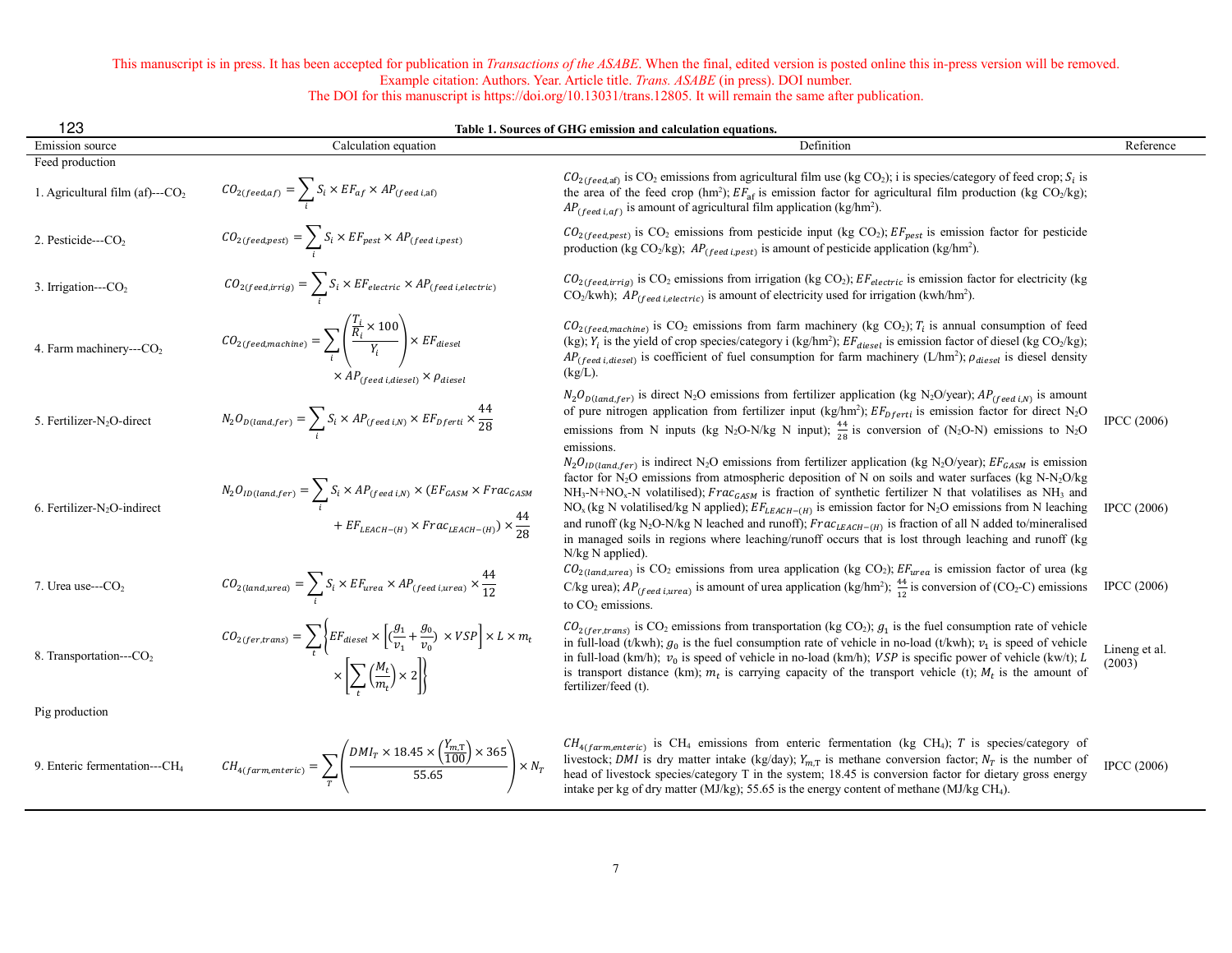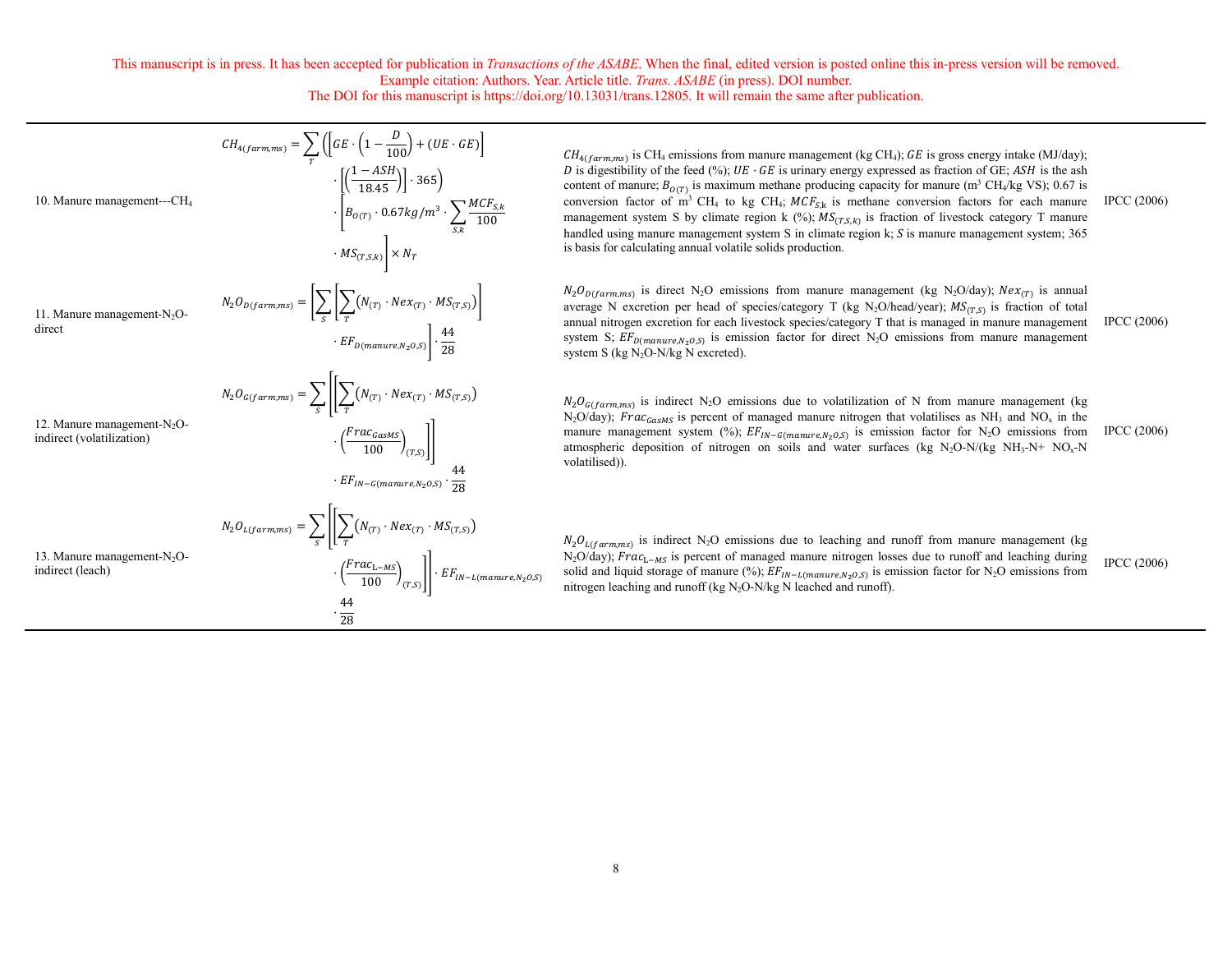- 124 **DATA SOURCE**
- 125 Following IPCC (2007) guidelines, when available, published data reflecting domestic production practices were used as
- 126 the parameters for GHG emissions calculation in this study. When not available, data according to expert recommendations or
- 127 through indirect calculation were used. The details are described below.

### 128 *Production Data*

129 In this study, data related to animal production in the CF calculation were obtained through on-site survey. The main herd

- 130 parameters of the pig farm are shown in Table 2.
- 

| 131 | Table 2. Main herd parameters of the pig farm. |        |      |
|-----|------------------------------------------------|--------|------|
|     | Pig stage                                      | Value  | Unit |
|     | Sows                                           |        |      |
|     | Number of sows                                 | 7,200  | head |
|     | Gestation period                               | 114    | day  |
|     | Number of piglets weaned per litter            | 11     | head |
|     | Lactation period                               | 28     | day  |
|     | Piglets                                        |        |      |
|     | Body weight at birth                           | 1.5    | kg   |
|     | Body weight at weaning                         | 8.0    | kg   |
|     | Weaning pigs                                   |        |      |
|     | Nursery phase period                           | 42     | day  |
|     | Initial body weight in nursery phase           | 8      | kg   |
|     | Final body weight in nursery phase             | 25     | kg   |
|     | Growing-finishing pigs                         |        |      |
|     | Number of growing-finishing pigs               | 59,160 | head |
|     | Grow-finish phase period                       | 120    | day  |
|     | Initial body weight in finishing phase         | 25     | kg   |
|     | Final (market) body weight                     | 110    | kg   |
|     | Feed conversion ratio                          | 2.68   |      |
|     |                                                |        |      |

### 132 *Feed Production*

133 The corn, soybean meal and wheat bran considered in this study were produced respectively in Jinzhong City, Shanxi

134 Province, Linyi City, Shandong Province and Shenzhou City, Hebei Province.

135 The required data for the GHG emission calculation were acquired according to the National Data Compilation of

- 136 Revenue and Cost of Agricultural Products (NDRC, 2016) by referring to and recalculating the statistical data of the
- 137 corresponding region and the corresponding year (Table 3).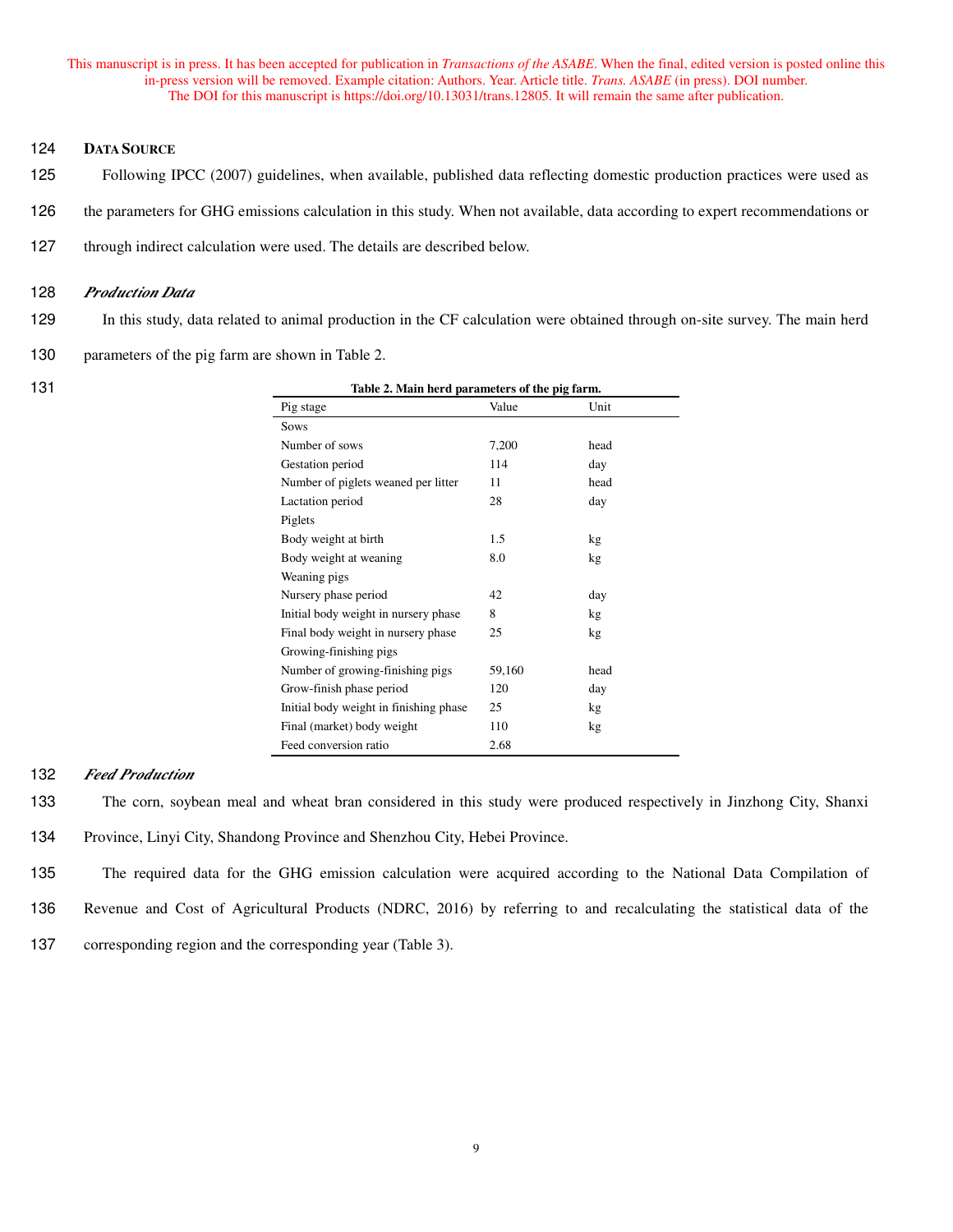| 138 | Table 3. Average yields and agricultural material inputs of feed crops [a]. |          |                |              |                     |                                                                                                                               |
|-----|-----------------------------------------------------------------------------|----------|----------------|--------------|---------------------|-------------------------------------------------------------------------------------------------------------------------------|
|     | Category                                                                    | Corn     | Soybean        | Wheat        | Unit                | <b>Notes</b>                                                                                                                  |
|     | Yield                                                                       | 8.5042   | 2.5839         | 6.8515       | t/hm <sup>2</sup>   |                                                                                                                               |
|     | Commercial N fertilizer                                                     | 0.1137   | 0.0315         | 0.1694       | t/hm <sup>2</sup>   |                                                                                                                               |
|     | Nitrogen of commercial compound fertilizer                                  | 0.0396   | 0.0109         | 0.0413       | t/hm <sup>2</sup>   | Assume N:P:K = $15:15:15$                                                                                                     |
|     | Urea                                                                        | 0.1066   | 0.0315         | 0.1542       | t/hm <sup>2</sup>   |                                                                                                                               |
|     | Nitrogen of animal manure                                                   | 0.0553   | 0.0105         | 0.0053       | t/hm <sup>2</sup>   | Assume the price of 1 ton manure is 200 yuan [b], and the nitrogen<br>content is 3% by weight.                                |
|     | Commercial P fertilizer                                                     | 0.0027   | 0.0043         | 0.0028       | t/hm <sup>2</sup>   |                                                                                                                               |
|     | Commercial K fertilizer                                                     | 0.0031   | 0.0045         | 0.000597     | t/hm <sup>2</sup>   |                                                                                                                               |
|     | Commercial compound fertilizer                                              | 0.2639   | 0.0725         | 0.2755       | t/hm <sup>2</sup>   |                                                                                                                               |
|     | Diesel fuel used for agricultural machinery                                 | 61.6528  | 16.6998        | 73.6097      | L/hm <sup>2</sup>   | The price per liter of diesel fuel is 5.4 yuan <sup>*</sup> , and the diesel fuel<br>accounts for 20% of the machinery costs. |
|     | Electricity used for irrigation                                             | 794.7761 | 196.3261       | 1791.6188    | kwh/hm <sup>2</sup> | The price per kilowatt hour of agricultural electricity is 0.52 yuan <sup>*</sup>                                             |
|     | Agricultural film                                                           | 7.3134   | $\overline{0}$ | $\mathbf{0}$ | kg/hm <sup>2</sup>  |                                                                                                                               |
|     | Pesticide                                                                   | 2.1158   | 2.7104         | 3.5182       | kg/hm <sup>2</sup>  |                                                                                                                               |
|     | Transport distance                                                          | 325      | 493            | 30           | km                  |                                                                                                                               |

[a] Recalculated from National Data Compilation of Revenue and Cost of Agricultural Products (NDRC, 2016).

<sup>[b]</sup> 1 U.S. dollar  $\approx$  6.6 yuan.

139 In order to make the results of calculation more representative of and suitable for pig production in China, GHG emission factors related to production,

140 transportation and use of fertilizers, agricultural film, pesticides, agricultural diesel, and coal during feed production were taken from the domestic studies (Chen

141 et al., 2015; Wang et al., 2015). The emission factors of Northern China power grid were chosen to calculate emissions form electricity consumption (NDRC,

142 2013) (Table 4).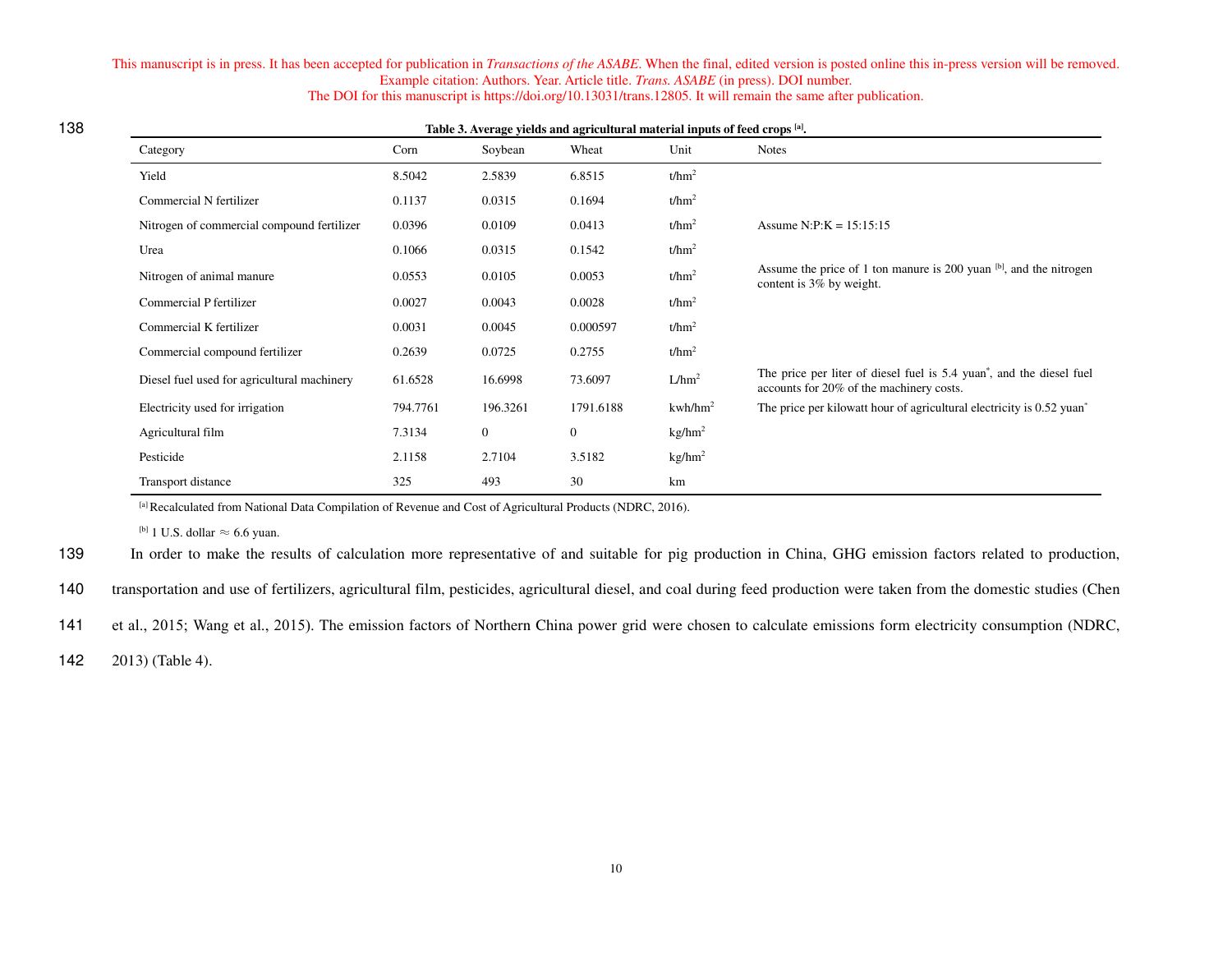| Category                                                                        | Value  | Unit                                   | Reference                                |
|---------------------------------------------------------------------------------|--------|----------------------------------------|------------------------------------------|
| N fertilizer                                                                    | 2.116  | $kg CO2-eq/kg N$                       | Chen et al. $(2015)$                     |
| P fertilizer                                                                    | 0.636  | kg $CO_2$ -eq/kg $P_2O_5$              | Chen et al. $(2015)$                     |
| K fertilizer                                                                    | 0.180  | $kg CO_2$ -eq/ $kg K_2O$               | Chen et al. $(2015)$                     |
| Compound fertilizer                                                             | 0.067  | $kg CO2-eq/kg$                         | Estimated value <sup>[a]</sup>           |
| Agricultural film                                                               | 22.72  | $kg CO2-eq/kg$                         | Wang et al. (2015)                       |
| Pesticide                                                                       | 12.44  | $kg CO2-eq/kg$                         | Wang et al. (2015)                       |
| Coal                                                                            | 1.98   | $kg CO2-eq/kg$                         | China Energy Statistical Yearbook (2016) |
| Diesel fuel (highway)                                                           | 3.16   | $kg CO2-eq/kg$                         | China Energy Statistical Yearbook (2016) |
| Electricity                                                                     | 0.8843 | $kg CO2-eq/kwh$                        | <b>NDRC</b> (2013)                       |
| $N2O$ emitted from the various synthetic and organic<br>N applications to soils | 0.01   | kg $N_2O-N$ / kg N applied             | <b>IPCC</b> (2006)                       |
| Coefficient of volatilised N from synthetic fertilizer                          | 0.1    | $(kg NH3-N+NOx-N)/kg N$ applied        | <b>IPCC</b> (2006)                       |
| Coefficient of N lost through leaching/runoff                                   | 0.3    | $\log N$ leaching/runoff)/kg N applied | <b>IPCC</b> (2006)                       |

143 **Table 4. GHG emission factors of fertilizer production, application and other inputs under China conditions** 

[a] A fertilizer plant with annual outputs of 200,000 ton consumes 4 million kilowatt-hours of electricity and 5,000 ton of coal.

### 144 *Manure Management*

145 Manure in the gestation, lactating sows/piglets and nursery houses with slatted floor was collected in the pit and stored for about 5 days before removed. Manure in the fattening pig houses with solid floor was collected in a gutter outside the pig house and removed daily. There was no solid-liquid separation of the manure. In all cases pig manure was transported to the on-site biogas plant for biogas production, and the biogas digester effluent was pumped into the lagoon. Subsequently the lagoon effluent was transported through underground pipe to the local county wastewater treatment center, where it was 150 processed together with other industrial wastewater and urban sewage. In the calculation of  $N_2O$  emissions from manure management, the nitrogen excretion (Nex) rate was based on the data provided in the First National Pollution Census Bulletin of the People's Republic of China (CNEPA, 2010). The Nex rate of each category of pigs was 33 g N/head/day for fattening pigs, 20 g N/head/day for piglets, 44 g N/head/day for sows. The emission factors required to calculate GHG emissions from manure management were derived from default values of IPCC (2006). The specific values are shown in Table 5.

| 155 | Table 5. GHG emission factors of manure management. |
|-----|-----------------------------------------------------|
|     |                                                     |

| Category                                                                        | Pit<br>storage | Anaerobic<br>digestion | Lagoon   | Unit                                                                                      | Reference          |
|---------------------------------------------------------------------------------|----------------|------------------------|----------|-------------------------------------------------------------------------------------------|--------------------|
| Methane conversion factor                                                       | 0.03           | $0.1^{[a]}$            | 0.7      |                                                                                           | <b>IPCC</b> (2006) |
| Emission factors for direct $N_2O$ emissions<br>from manure management          | 0.002          | $\mathbf{0}$           | $\theta$ | kg $N_2O-N/kg$ nitrogen excreted                                                          | <b>IPCC</b> (2006) |
| N loss from manure management due to<br>volatilisation of $N-NH_3$ and $N-NO_x$ | 20             | 20                     | 40       | $\%$                                                                                      | <b>IPCC</b> (2006) |
| Total N loss from manure management                                             | 25             | 20                     | 78       | $\%$                                                                                      | <b>IPCC</b> (2006) |
| Factors of volatilised and re-deposited N                                       | 0.01           | 0.01                   | 0.01     | kg N <sub>2</sub> O-N/(kg NH <sub>3</sub> -N <sup>+</sup> NO <sub>x</sub> -N volatilised) | <b>IPCC</b> (2006) |
| Factors of N lost through leaching/runoff                                       | 0.0075         | 0.0075                 | 0.0075   | kg N <sub>2</sub> O-N/(kg N leaching/runoff)                                              | <b>IPCC</b> (2006) |

[a] CH<sub>4</sub> leakage during storage of digested manure.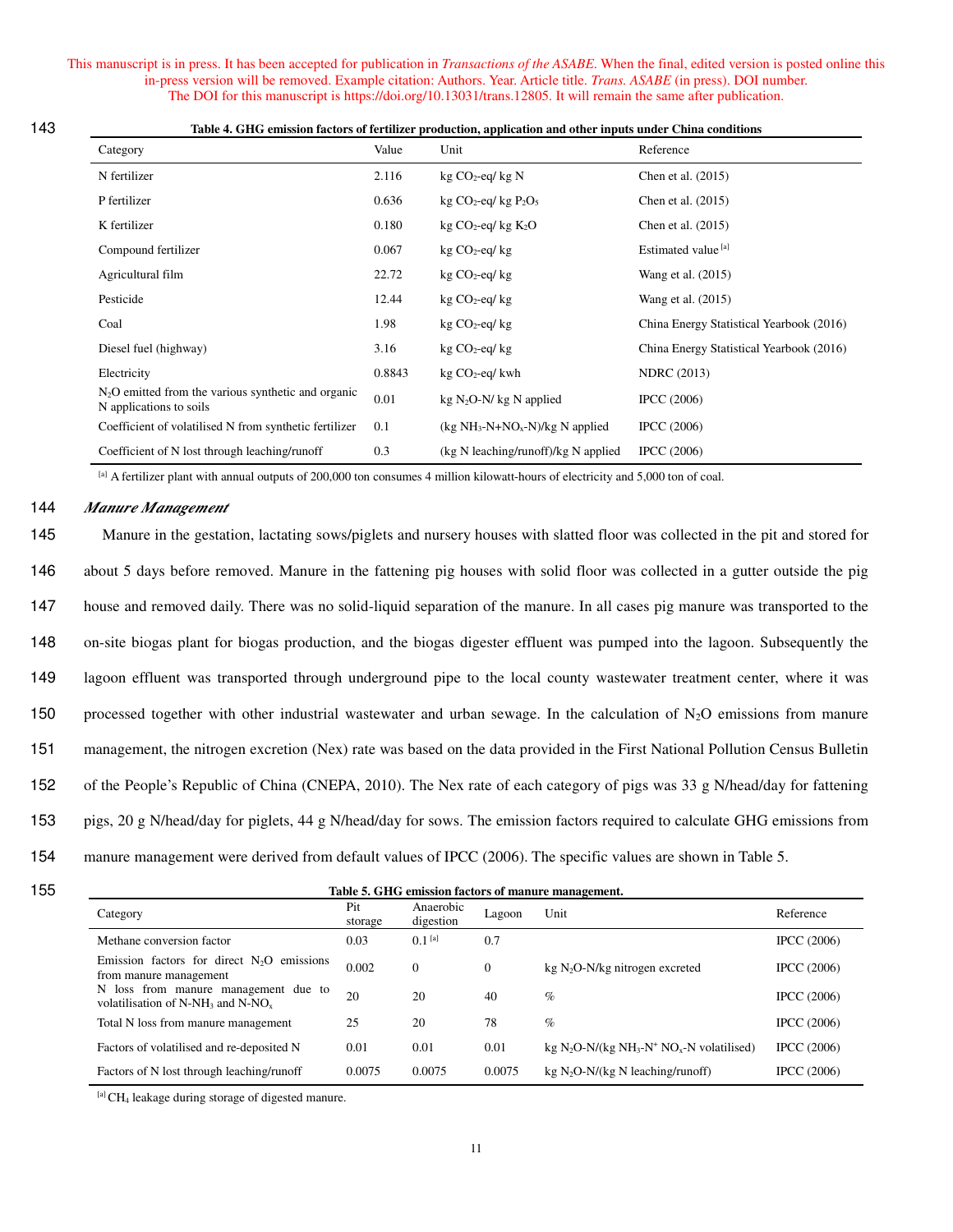- 156 Manure management process of the farm made it a composite system due to different duration of manure storage. As such
- VS and Nex are consumed in each stage of manure management. The VS and Nex consumption rate during the in-house pit
- storage was 3% and 11%, respectively (IPCC, 2006; Wang et al., 2017). In comparison, the VS and Nex consumption rate
- during anaerobic digestion was 70% and 5%, respectively (Nasir et al., 2012; Zhang et al., 2014; Wang et al., 2017).
- *Transportation*
- When calculating GHG emissions from the transportation in this study, it was assumed that the transport vehicle has a
- carrying capacity of 5 t, and that it travels at 60 km/h with no load and 45 km/h with full load.
- Calculation of the CF for various components and the total supply chain were performed in Excel spreadsheet.

#### *Energy comsumption*

- The type of energy used on the pig farm mainly included electricity and diesel fuel. The annual amount of electricity and
- diesel consumption was, respectively, 9,671 MWh/yr and 18 t/yr.

# **RESULTS AND DISCUSSION**

### **CF OF PIG PRODUCTION SYSTEM**

169 The annual GHG emissions from the pig supply chain were estimated to be  $53,225$  t CO<sub>2</sub>-eq and the CF was  $3.39$  kg CO<sub>2</sub>-170 eq/kg LW. From a global perspective, CF per kg pork varies considerably, ranging from 2.3 to 8.7 kg CO<sub>2</sub>-eq due to differences in system boundary, allocation method, functional unit, manure management, and so on (Table 6). The French 172 good agricultural practice for pig production system was shown to have the smallest CF of 2.3 kg CO<sub>2</sub>-eq/kg LW (Basset-Mens and Van der Werf, 2005). In comparison, Noya et al. (2016) included GHG emissions from the slaughter and processing stages as well as feed production and animal production, and made no distinction in GHG allocation between the 175 main and by-products of feed crop, which led to the largest CF of 6.09 kg  $CO_2$ -eq/kg LW or an equivalent of 8.7 kg  $CO_2$ -176 eq/kg CW (CW = carcass weight, LW to CW ratio =  $0.7$ ).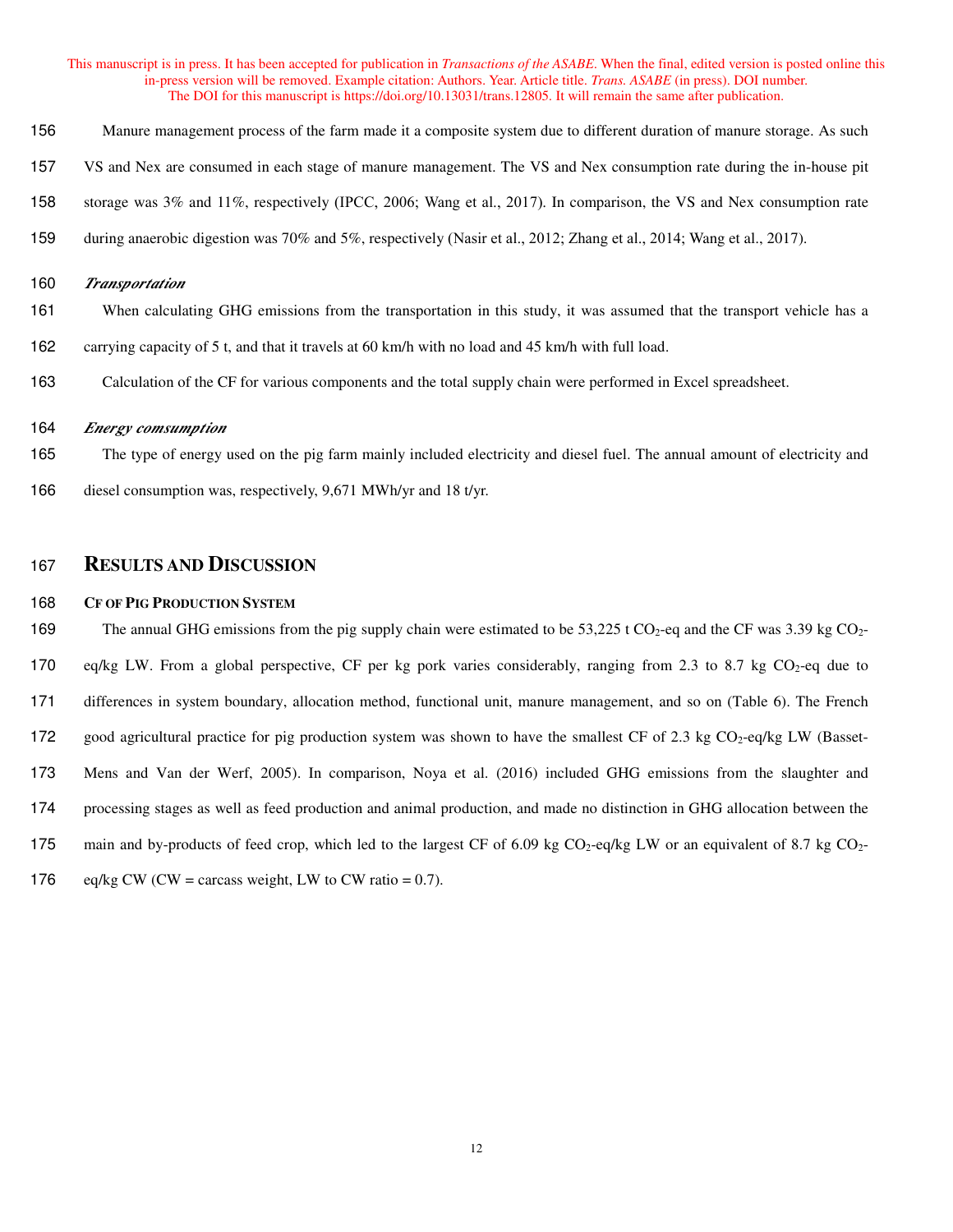### 177 **Table 6 Comparison of carbon footprint of pig production among various studies.**

| Source                              | Country / Region     | System boundary                   | Allocation method | Functional unit (FU)             | $CF$ (kg $CO_2$ -eq/kg $FU$ )      |
|-------------------------------------|----------------------|-----------------------------------|-------------------|----------------------------------|------------------------------------|
| This study                          | China (Hebei)        | From feed production to farm gate | Mass allocation   | LW                               | 3.39                               |
| MacLeod et al. (2013)               | Global               | From feed production to retail    | Economic value    | <b>CW</b>                        | 6.07                               |
| Luo et al. $(2015)$                 | China (Sichuan)      | From feed production to farm gate | $\frac{1}{2}$ [a] | CW(LW)                           | 4.29 $(3.00)$ <sup>[b]</sup>       |
| Cederberg (2004)                    | Sweden               | From feed production to farm gate | Economic value    | One kg of bone and fat free meat | 3.6                                |
| Dalgaard et al. (2007)              | Denmark              | From feed production to slaughter | System expansion  | <b>CW</b>                        | 3.6                                |
| Nguyen et al. $(2011)$              | Denmark              | From feed production to slaughter | Economic value    | <b>CW</b>                        | 3.4                                |
| Kool et al. (2009)                  | Netherland           | From feed production to farm gate | Economic value    | CW(LW)                           | 3.6(2.52)                          |
| Basset-Mens and Van der Werf (2005) | France               | From feed production to farm gate | Economic value    | LW                               | 2.3                                |
| Reckmann et al. (2013)              | Germany              | From feed production to slaughter | Economic value    | <b>CW</b>                        | 3.22                               |
| González-García et al. (2015)       | Portugal             | From feed production to farm gate | No allocation     | LW                               | 2.6                                |
| Nova et al. $(2016)$                | Spain                | From feed production to slaughter | No allocation     | LW/CW                            | 6.7/8.7                            |
| Lesschen et al. (2011)              | European Union(27)   | From feed production to farm gate | System expansion  | CW(LW)                           | 3.5 (2.45) n-LUC, 5.37 (3.7) LUC   |
| Weiss and Leip $(2012)$             | European Union(27)   | From feed production to farm gate | System expansion  | CW(LW)                           | 4.46 (3.12) n-LUC, 5.79 (5.22) LUC |
| Vergé et al. $(2016)$               | Canada               | From feed production to slaughter | $--- [c]$         | CW,                              | 2.88-4.43                          |
| Pelletier et al. (2010)             | <b>United States</b> | From feed production to farm gate | Energy allocation | CW(LW)                           | 2.47(1.7)                          |
| Wiedemann et al. (2016)             | Australia            | From feed production to farm gate | Economic value    | LW                               | 3.6                                |

<sup>[a]</sup> No clear explanation.

[b] The CF in parentheses values were converted to LW per kg.

**n-LUC** Exclude GHG emissions from land use changes.

**LUC** Include GHG emissions from land use changes.

[c] Three different allocation methods.

- 180
- 181
- 
- 182

183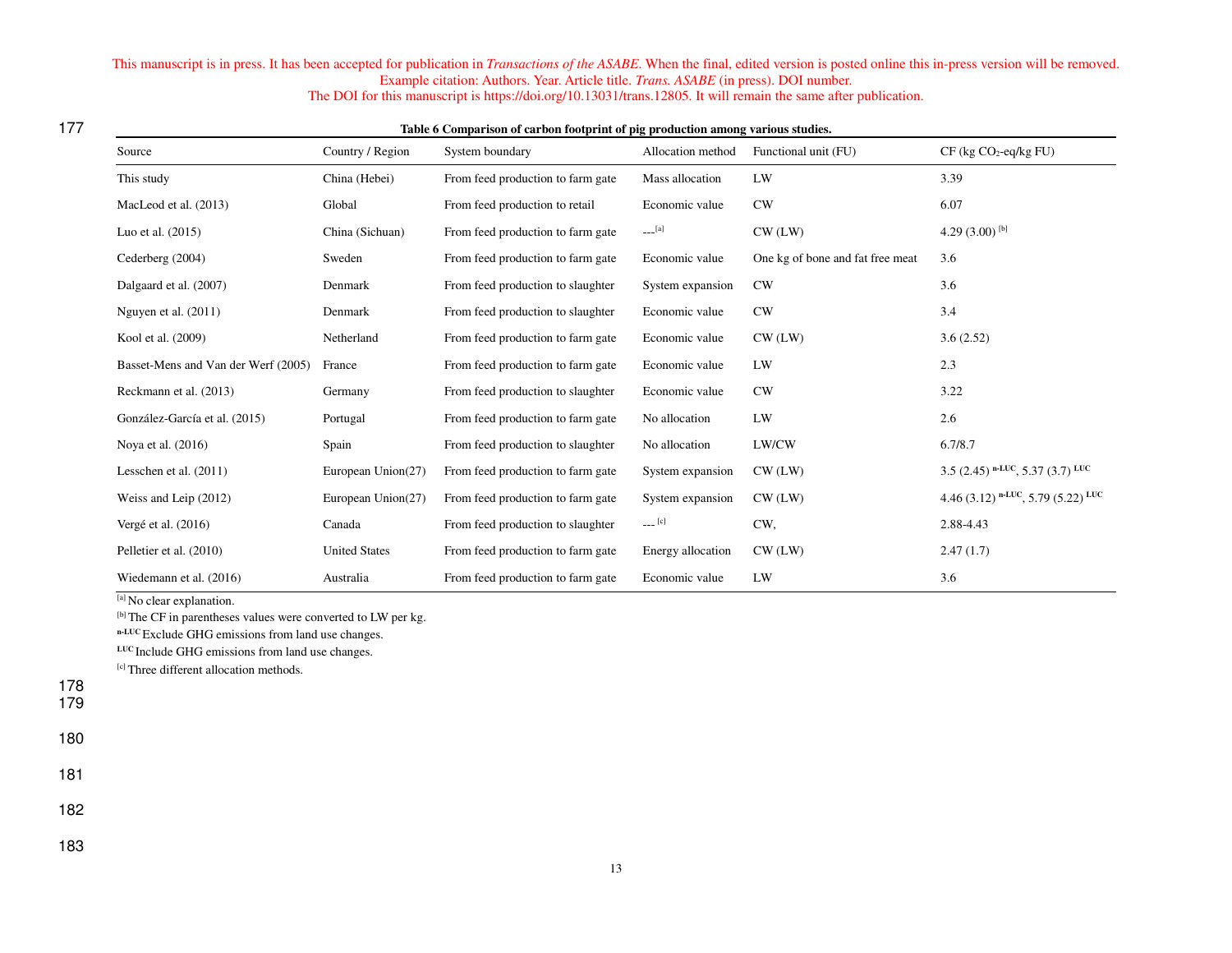184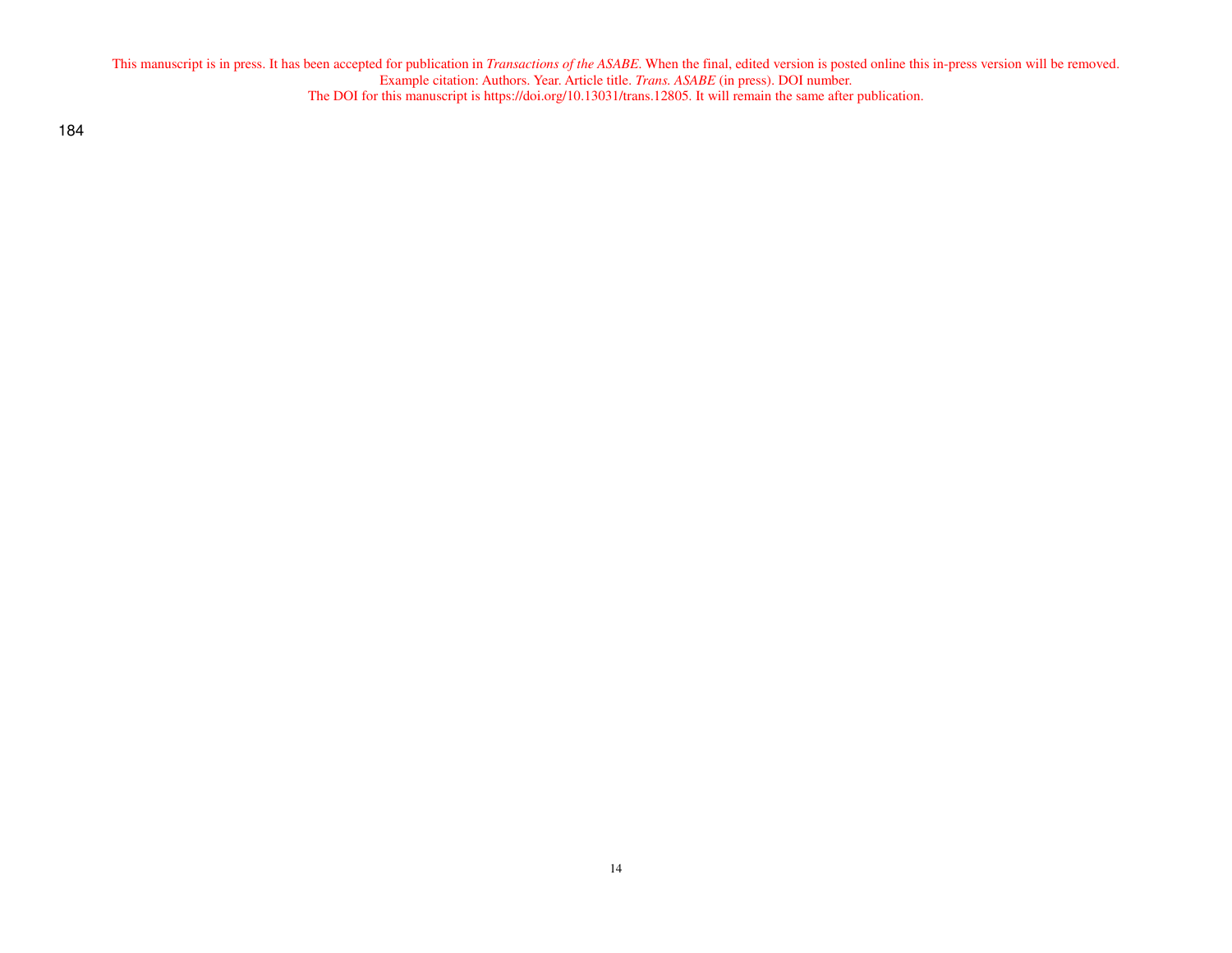185 Although CF of pork could not be compared readily among different studies, we attempted to compare our study with those that had similar assessment scope of CF (from feed production to farm gate) and converted the functional unit from CW 187 to LW with a CW to LW ratio of 0.7. CF observed in this study was close to the results of Luo et al. (2015) (3.0 kg CO<sub>2</sub>-eq/kg 188 LW) and Wiedemann et al. (2016) (3.6 kg CO<sub>2</sub>-eq/kg LW), but was higher than that of Pelletier et al. (2010), Kool et al. (2009) and González-García et al. (2015) (Table 6). The following factors may explain the differences in emission intensity between this study and others. First, there are differences in emission sources for the same scope of feed production to farm gate. This study included CH4 emissions from enteric fermentation during animal production, which was not considered in the study by Luo et al. (2015). Lesschen et al. (2011), Weiss and Leip (2012), Pelletier et al. (2010) and Kool et al. (2009) only calculated on-farm direct energy consumption, and did not include indirect energy consumption of feed transportation. Second, this study used mass allocation method for GHG emissions between main and by-product of feed crops, yielding a 32% distribution ratio of soybean meal. In comparison, Wiedemann et al. (2016) used economic value to allocate GHG emissions of main and by-product of feed crops, which yielded 62% allocation ratio for soybean meal, and a slightly higher CF of 3.6 kg CO2-eq/kg LW. González-García et al. (2015) used system expansion method on pork supply chain to avoid repeated calculation of GHG emissions from the system modules. The result of CF was 2.6 kg CO2-eq/kg LW, significantly lower than the result of our study. Furthermore, feed conversion ratio (FCR) is a key factor that influences CF assessment. In this study, FCR of the growing-finishing pig was 2.68. However, it was 2.44 in Pelletier et al. (2010) who reported a CF of 201 1.7 kg  $CO_2$ -eq/kg LW, half of the magnitude as found in our study. The FCR reported in Wiedemann et al. (2016) and Weiss 202 and Leip (2012) were 3.1 and 4.1 respectively, and the corresponding assessment values (3.6 kg CO<sub>2</sub>-eq/kg LW, 5.2 kg CO<sub>2</sub>-eq/kg LW) were larger than that of our study. Other parameters used in the calculation could also influence the results. For 204 instance, emission factor of electricity power in Northern China was 0.8843 kg CO<sub>2</sub>-eq/kwh, versus 0.92 kg CO<sub>2</sub>-eq/kwh 205 used in Luo et al. (2015) which was higher than the national average. In this particular case, use of 0.8843 kg  $CO<sub>2</sub>$ -eq/kwh vs. 206 0.92 kg  $CO_2$ -eq/kwh led to a CF difference of 4%.

# **CONTRIBUTIONS AND POTENTIAL MITIGATION OF DIFFERENT STAGES**

208 The results showed that the CF per kg of live market pig was  $3.39 \text{ kg CO}_2$ -eq, and the contribution by feed production, enteric fermentation, manure management and farm energy consumption to CF was 55%, 4%, 28% and 13%, respectively. According to the documented studies, the contribution by feed production varied from 49% for North America (MacLeod et al., 2013) to 83% for aggregated pig production system in Sichuan province, China (Luo et al., 2015). Jianyi et al. (2015) also found the relative contribution by feed production to CF per kg of pork decreased from 50.9% in 1979 to 33.2% in 2009.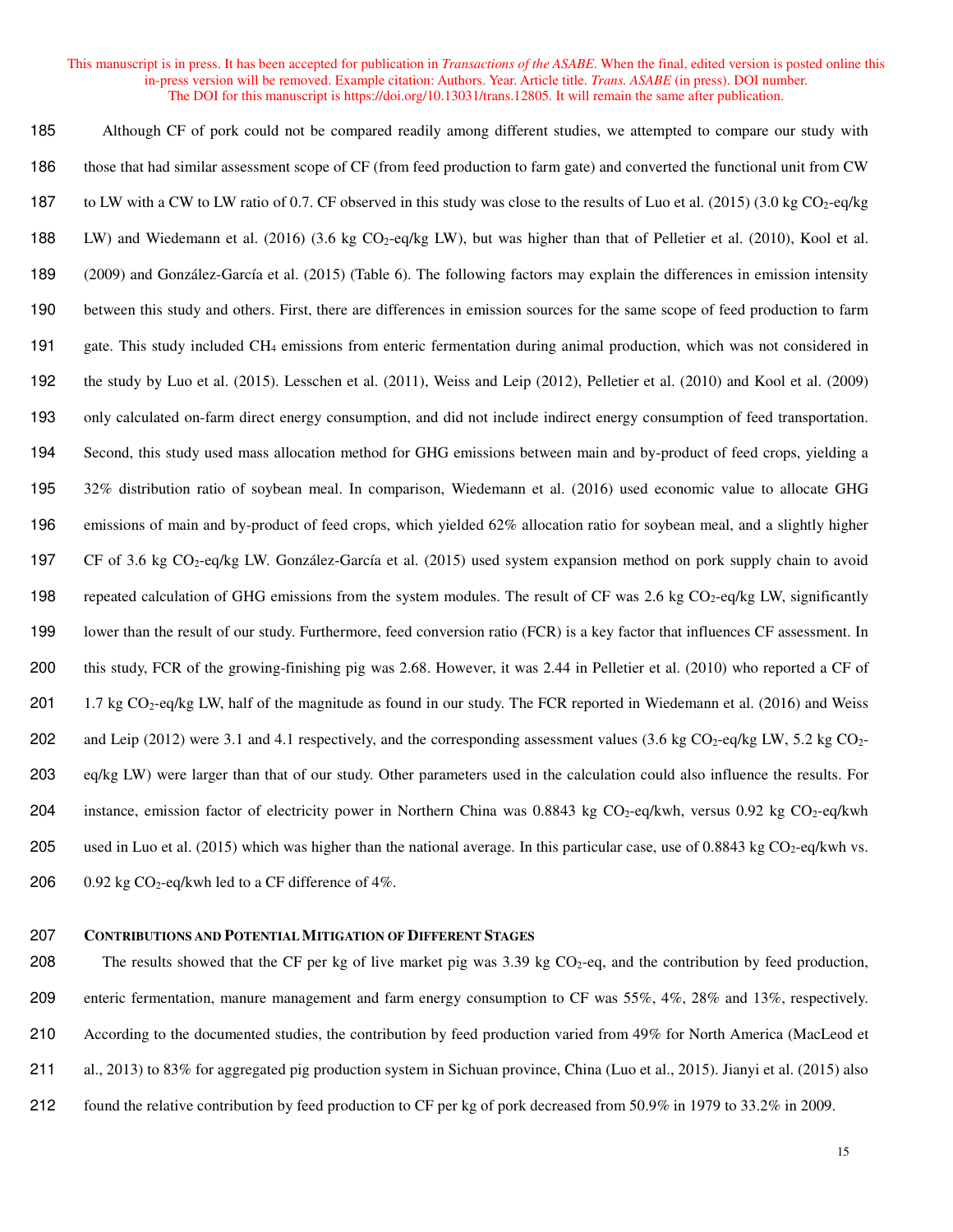Manure management is the second largest emission source next to feed production, accounting for 28% of the total CF. The relative contribution of manure management varied from 12% to 41% in the documented studies. Luo et al. (2015) found manure management contributed only 12% of the total GHG emissions from the system when assessing CF of pork supply chain in Sichuan, China. Lesschen et al. (2011) found manure management contributing 41% to total CF when making assessment of CF of EU-27 pork supply chain.

# 218 *Feed Production*

219 GHG emissions from feed production are mainly derived from feed crop planting, feed processing, and feed 220 transportation. The emissions from crop planting accounted for 66% of CF of feed production, whereas feed processing and 221 transportation shared the remaining 34%.

### 222 *Feed Crop Planting*

Because of different planting measures, the CF magnitude and compositions for different feed materials were also 224 different. CF of corn, soybean meal and wheat bran was  $0.51, 0.12, 0.53$  kg  $CO<sub>2</sub>$ -eq/kg, respectively. As shown by the data in Fig. 2, emissions from nitrogen fertilizer application accounted for the majority of the total CF, i.e., 44%, 41% and 33% for corn, soybean meal and wheat bran, respectively. The lower contribution of nitrogen fertilizer application in wheat bran production results from the larger amount of water used in wheat irrigation. Compared with the global average of 28% relative contribution of nitrogen fertilizer application for feed production (MacLeod et al., 2013), the higher value of the current study was mainly due to larger nitrogen fertilizer input for Chinese crops (Zhang et al., 2013).





231 **Fig. 2. Partitioning of carbon footprint of feed materials by production component.**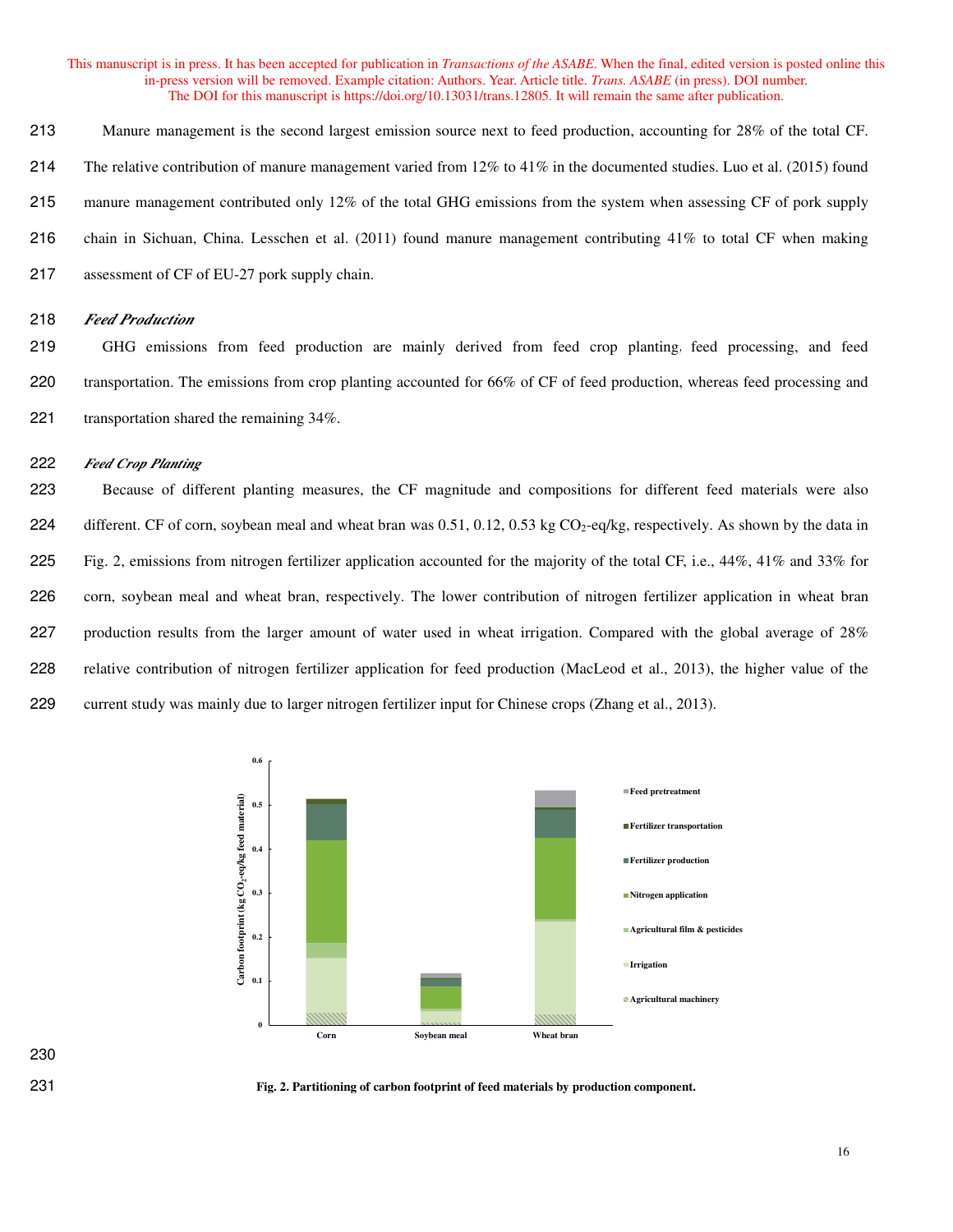232 It is an important way to reduce CF of crops by reducing nitrogen fertilizer application rationally based on crop nutrient 233 requirements (Jianyi et al., 2015; Ju et al., 2009). In this study, the application amount of nitrogen fertilizer in corn and wheat 234 was 209 kg/hm<sup>2</sup> and 216 kg/hm<sup>2</sup>, respectively, which were significantly higher than the amount applied for corn in America 235 (152 kg N/hm<sup>2</sup>) (Grassini and Cassman, 2012). The Good Agricultural Practice for EU recommended the maximum N 236 fertilization rate for corn and wheat to be  $75-180$  kg/hm<sup>2</sup> and  $80-210$  kg/hm<sup>2</sup>, respectively (European Union Regulations, 237 2014). Assuming nitrogen fertilizer application of corn and wheat is reduced to the EU-recommended class II value of 140 238 kg/hm<sup>2</sup> for corn and 180 kg/hm<sup>2</sup> for wheat, GHG emissions from nitrogen fertilizer application of corn and wheat will be 239 reduced by 33% (7,652 t CO<sub>2</sub>-eq & 5,136 t CO<sub>2</sub>-eq) and 17% (1,141 t CO<sub>2</sub>-eq & 951 t CO<sub>2</sub>-eq), respectively. The proportion 240 of emissions from nitrogen fertilizer applied for corn and wheat in total emissions from crop planting will be decreased by 241 7% (from 44% to 37%) and 3% (from 33% to 30%), respectively. These reductions translate to 3,628 t CO<sub>2</sub>-eq lower annual 242 GHG emissions. Accordingly, the CF per kg of live market pig would fall from 3.39 kg CO<sub>2</sub>-eq to 3.16 kg CO<sub>2</sub>-eq, a 243 reduction of nearly 7%.

### 244 *Feed Transportation*

The feed transport distance directly affects CF of feed production and animal production system. In this study, emissions from long-distance transport (300-500 km) of feed raw materials contributed 31% of the feed production or 17% of the total CF because the corn and soybean meal involved are from other provinces. Pork CF assessment of household and aggregated 248 farms in Sichuan province, China showed that a feed transportation CF of 0.01 kg  $CO_2$ -eq/kg LW (Luo et al., 2015), which is 249 much lower than  $0.57$  kg CO<sub>2</sub>-eq/kg LW obtained in the our current study. Noya et al. (2016) found that feed transportation accounted for 17% of total GHG emissions from feed production due to the large distances between growing areas of ingredients and feed processing plants in Spanish pig production chain. A similar result (4%-17%) was reported for the Portuguese pork supply chain (González-García et al., 2015).

253 Shortening transport distance and reducing the number of no-load transport vehicles are other important ways to reduce 254 CF of pig production. In this case study, transport distance of corn and soybean meal between the feed origin and the swine 255 farm was 325 km and 495 km, respectively, and each round of feed raw materials transport involved empty vehicle to the 256 feed-origin area, resulting in an annual GHG emission of 9,989 t  $CO<sub>2</sub>$ -eq for feed transportation. If using one-way transport 257 distance of 325 km with full load for soybean meal and 495 km for corn (Fig. 3b), the GHG emissions from feed 258 transportation will be reduced to 5,957 t  $CO_2$ -eq. The resultant contribution to feed production of this emission source will be 259 reduced from 31% to 18%, and CF of per kg live market pig will be reduced by 9% to 3.07 kg CO<sub>2</sub>-eq. If using two-way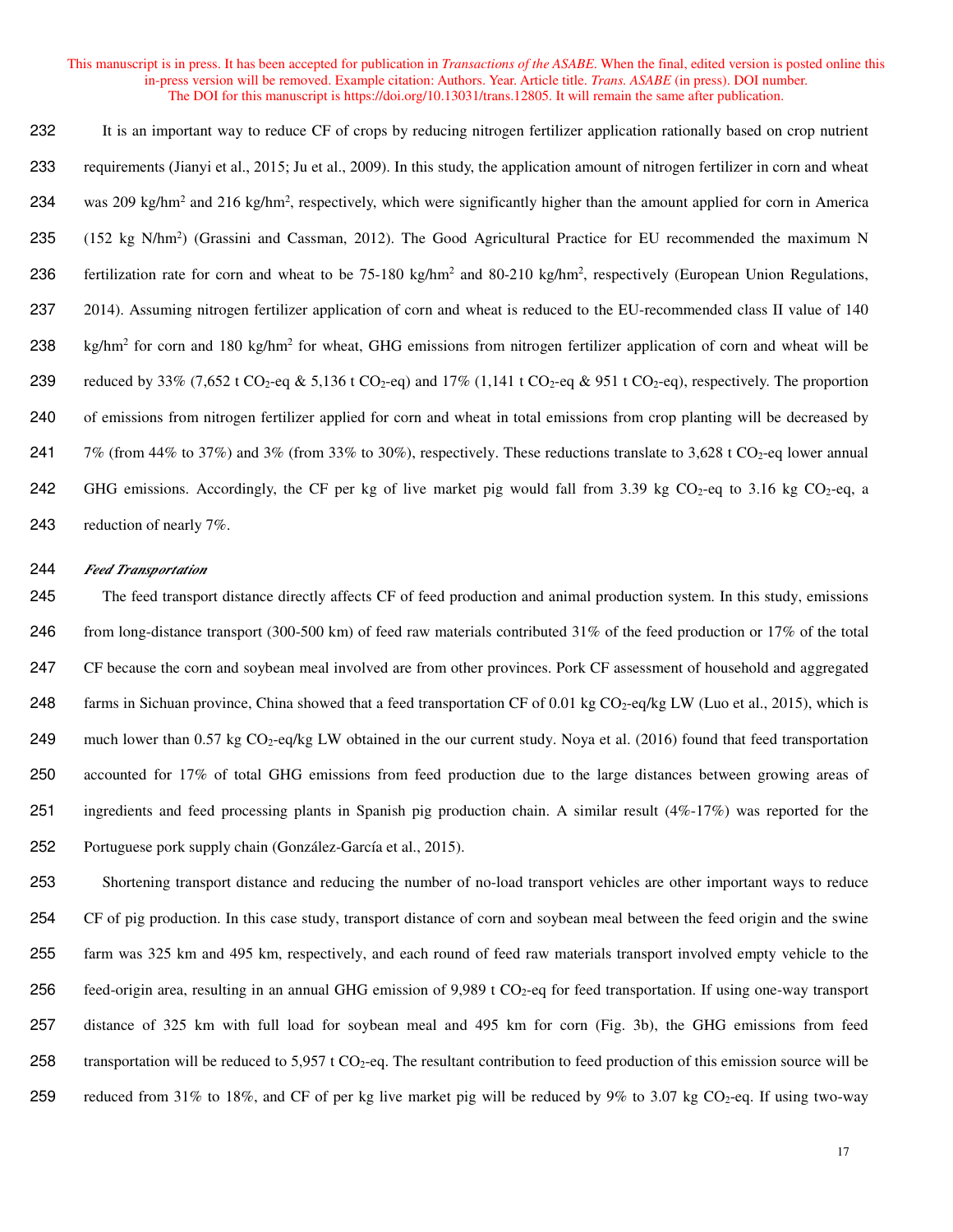260 transport distance of 30 km with load for corn and soybean meal (Fig. 3c), the GHG emissions from feed transport will be 261 reduced to 921 t CO<sub>2</sub>-eq, and the relative contribution to feed production will be reduced to 4%. The corresponding CF of 262 pork will be reduced by 17% to 2.81 kg  $CO_2$ -eq/kg LW. Finally, if using one-way load with transport distance of 30 km corn 263 for and soybean meal (Fig. 3d), GHG emissions from feed transport will be reduced to 549 t  $CO<sub>2</sub>$ -eq, and the relative 264 contribution to feed production reduced to only 2% of CF. The overall CF will be reduced to 2.78 kg CO<sub>2</sub>-eq/kg LW, 18% 265 lower than the baseline scenario. Thus, obtaining feedstocks from regions within 30 km of the pig farm and avoiding empty 266 vehicles could reduce 9%-18% total CF of the pig supply chain.



Fig. 3. Comparison of carbon footprint from feed production for four transportation scenarios: (a) two-way load (one way at full-load and one way empty) with a transport distance of 650 km for corn and 990 km for soybean m 269 **empty) with a transport distance of 650 km for corn and 990 km for soybean meal**; **(b) one-way at full-load with a transport distance of 325 km for**  270 **corn and 495 km for soybean meal**; **(c) two- way load (one way at full-load and one way empty) with a transport distance of 60 km for corn and**  soybean meal; and (d) one-way load with a transport distance of 30 km for corn and soybean meal.

### 272 *Manure Management*

267

Manure management included three storage stages, i.e. in-house storage, outdoor storage, and manure application on the farmland. Because GHG emissions from manure application during the stage of feed crop planting has already been included in the CF calculation, to avoid double counting, emissions from manure application on farmland were not included. CF of the 276 manure management stage was  $1.04 \text{ kg CO}_2$ -eq/kg LW, and CF for in-house emissions and outdoor manure treatment accounted for 16% and 84% of the manure management CF, respectively (Fig. 4).



278

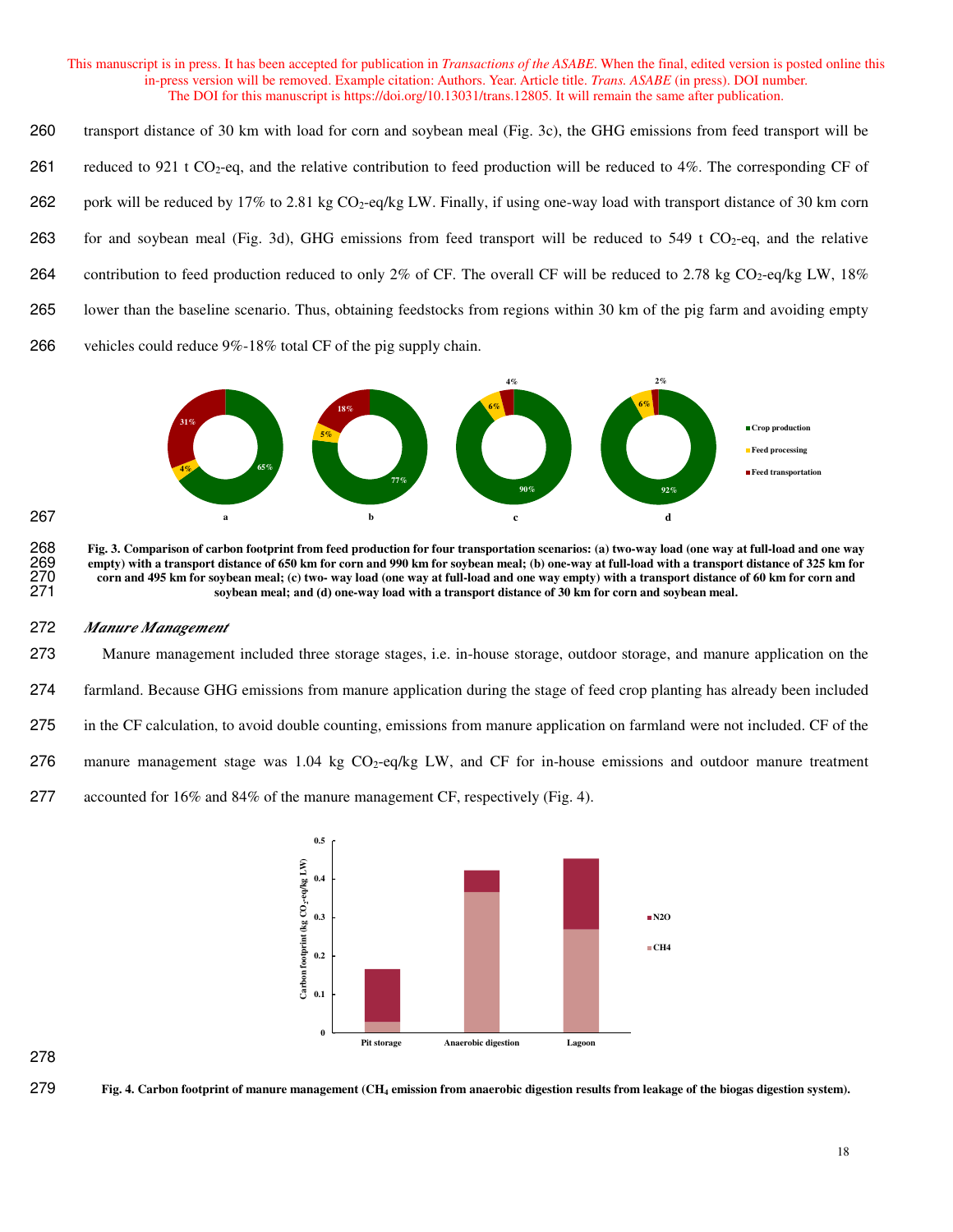### 280 *In-house Manure Management*

281 Emissions from in-house manure included CH<sub>4</sub> and  $N_2O$  emissions from pig manure storage. GHG emitted from animal 282 house contributed only 4% of the total CF at 0.16 kg  $CO<sub>2</sub>$ -eq/kg LW (Fig. 4). The main reason for the smaller value is the 283 short- time storage. The manure of sows and nursery pigs was collected in pit and stored for 5 days, whereas manure of 284 fattening pigs was collected and removed daily.

N2O emissions from manure management is closely related to Nex rate of the pigs. A low crude protein diet plays an important role in reducing Nex of pigs and N-related gaseous emissions of manure management (Wang et al. 2017). In this 287 study, the value of Nex used to calculate  $N_2O$  emissions from manure management was based on the emission factors published in China. Nex rate of fattening pig, nursery pig and sow was 33, 20 and 44 g N/head/day, respectively. Compared with the default values of Nex in IPCC (29 g N/head/day for fattening pig, 11 g N/head/day for nursery pig, 51 g N/head/day for sow), Nex coefficient of fattening pig and nursery pig in our study was, respectively, 12% and 45% higher, but 15% lower for sows. Osada et al. (2011) and Ogino et al. (2013) showed if crude protein content in diet reduced to 85%, Nex would reduce by more than 20%. Low-protein diets reduce the use of soy-based feedstuffs while slightly increasing usage of cereals or synthetic amino acids. But GHG emissions from feed production show a downward trend. If the Nex rate of fattening and nursery pigs in our study is reduced to the IPCC default value by reducing the dietary crude protein content, the proportion of emissions related to Nex in manure management will be reduced by 15%.

# 296 *Outdoor Manure Management*

297 Emissions from outdoor manure storage contributed 24% of the total CF at 0.42 kg  $CO<sub>2</sub>$ -eq/kg LW for the anaerobic 298 digestion and 0.44 kg  $CO_2$ -eq/kg LW for the lagoon (Fig. 4). In this study, manures was collected firstly for using anaerobic 299 digestion to produce biogas and then CH4 was recovered and used for biogas generation. In order to explore mitigation 300 potentials for manure management, GHG emissions from the traditional manure treatment of pit storage – lagoon (baseline 301 scenario A) was compared with the manure management practices (scenario B) in this study (Table 7).

302 **Table 7 Comparison of GHG emissions (t CO2-eq/yr) from two types of manure management.** 

| Source                                  | Scenario A           | Scenario B                               | $%$ reduction by |
|-----------------------------------------|----------------------|------------------------------------------|------------------|
|                                         | (pit storage-lagoon) | (pit storage-anaerobic digestion-lagoon) | Scenario B       |
| Pit storage                             | 2,617                | 2,617                                    | 0                |
| Anaerobic digestion                     | --                   | 6,638                                    | N/A              |
| Lagoon                                  | 43,300               | 7.110                                    | 84               |
| Power consumption of biogas engineering | $-$                  | 654                                      | N/A              |
| Methane generation                      | --                   | $-5,845$                                 | N/A              |
| Total                                   | 45,918               | 11.174                                   | 76               |

303 Table 7 shows that GHG emissions from manure management stage of baseline scenario A totaled 45,918 t CO<sub>2</sub>-eq/yr.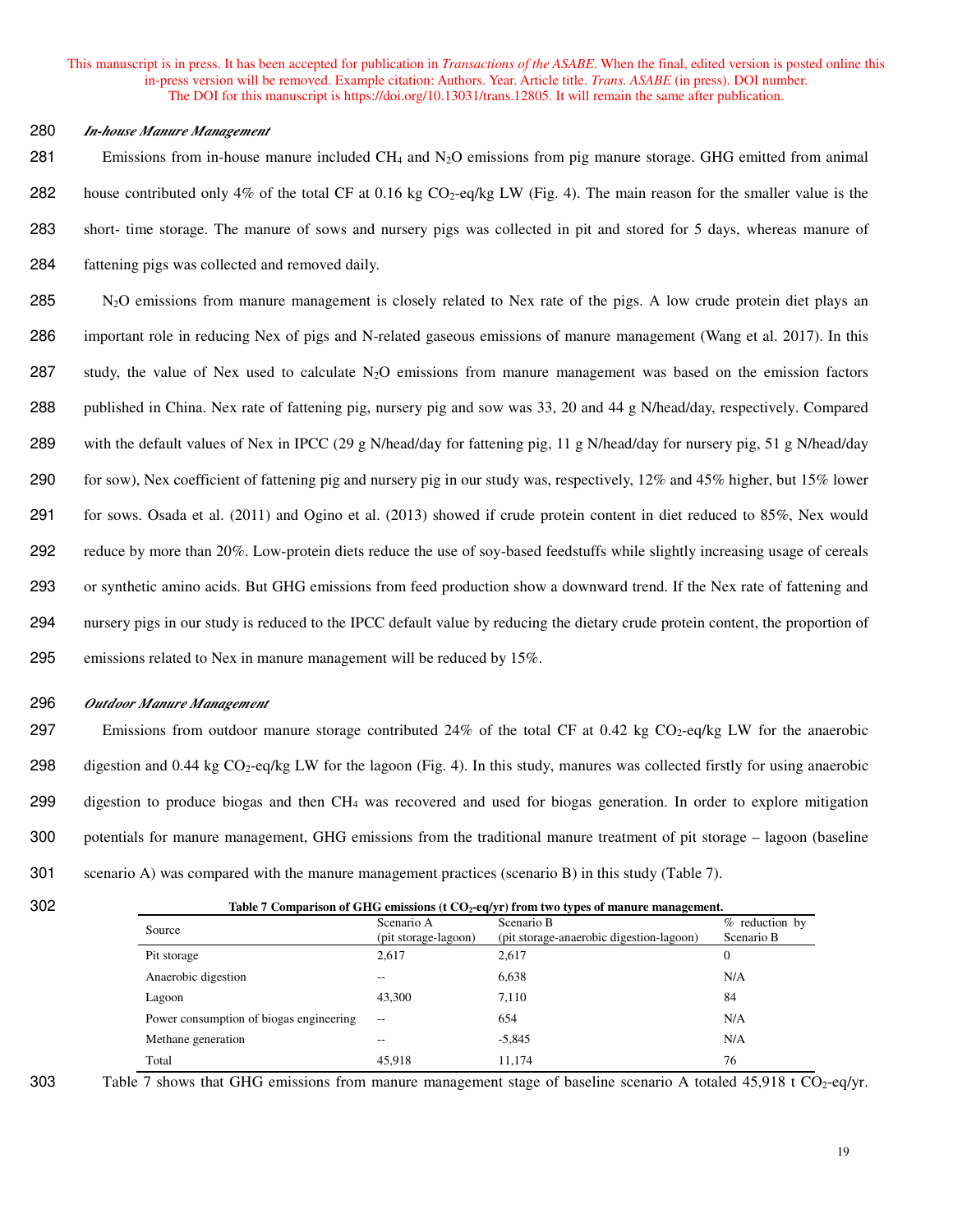304 Emissions from lagoon accounted for 94%. CF of pig production system was  $5.27$  kg CO<sub>2</sub>-eq/kg LW under the traditional 305 manure treatment. In scenario B, emissions form the manure management stage is reduced by  $34,744$  t CO<sub>2</sub>-eq/yr because of the anaerobic digestion treatment before lagoon storage. GHG emissions of manure management is reduced by 76% after 307 anaerobic fermentation. Compared with manure without anaerobic treatment, CH<sub>4</sub> emissions from manure is reduced by  $75\%$ because of anaerobic digestion and the recycle of biogas. It is lower than the modeled reduction rate of 90% CH4 emissions by Sommer et al. (2004). The digested manure can increase the amount of direct nitrogen available to plants and reduce the amount of synthetic fertilizer requirement, which can reduce CF of feed production (Holm-Nielsen et al., 2009; Weiland, 2010). As an effective CF mitigation measure, anaerobic digestion is one of the recommended manure management practices in China, as stated in "Thirteenth Five-Year Biogas Development Plan" jointly issued by the China National Development and Reform Commission and the Ministry of Agriculture. The total investment in rural biogas projects will be 50 billion yuan (RMB) during the "Thirteenth Five-Year National Strategic Plan" period. The number of biogas in China was 113,182 in 2015 (NAC, 2016). UASB (Up-flow Anaerobic Sludge Bed), CSTR (Continuous Stirred Tank Reactor) and USR (Upflow Solid Reactor) are common types of animal manure anaerobic digesters in China. The produced biogas is used as fuel for heating and/or electric power generation, with the generated electricity integrated into the national electric power grid.

# **CONCLUSION**

This case study employed LCA to estimate carbon footprint (CF) of a large-scale pig production chain based on the actual production conditions in Northern China. It also identified the potential areas for mitigating CF. The results showed that CF 321 of a large-scale pig production chain in Northern China is  $3.39 \text{ kg CO}_2$ -eq/kg LW. The relative contributions to the total CF were 55% for feed production (including crop planting and feed processing transportation), 28% for manure management, 13% for farm energy consumption, and 4% for enteric fermentation. Nitrogen fertilizer application and feedstuffs transportation were key sources of GHG emissions for feed production. Compared to traditional manure management 325 practices (pit storage – lagoon), anaerobic digestion treatment of manure and recycling of  $CH_4$ , as used in this case study, can reduce CF of the pig supply chain by 76% .

### **ACKNOWLEDGEMENTS**

This study was supported by the Non-Profit Research Foundation for Agriculture (201303091), China Agriculture Research System (CARS-35).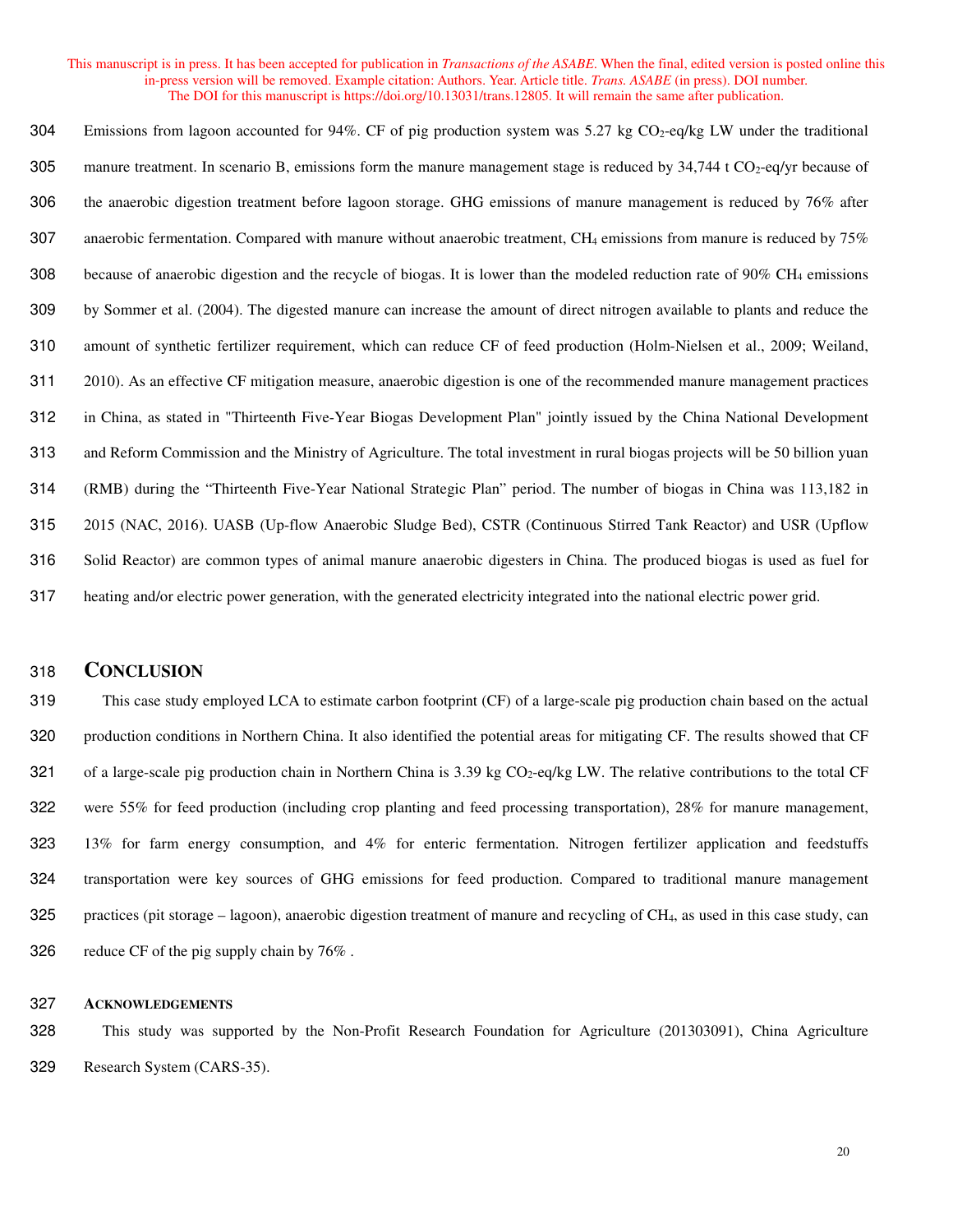# **REFERENCES**

 Bai, Z., Ma, L., Qin, W., Chen, Q., Oenema, O., Zhang, F., 2014. Changes in pig production in China and their effects on nitrogen and phosphorus use and losses. *Environmental science & technology* 48(21), 12742-12749. https://doi.org/10.1021/es502160v Basset-Mens, C., Van der Werf, H.M., 2005. Scenario-based environmental assessment of farming systems: the case of pig production in France. *Agriculture, Ecosystems & Environment* 105(1), 127- 144. https://doi.org/10.1016/j.agee.2004.05.007 Bi, Y., Gao, C., Wang, Y., Li, B., 2009. Estimation of Straw Resources in China. Transactions of the Chinese Society of Agricultural Engineering, pp. 211-217 (In Chinese). https://doi.org/10.3969/j.issn.1002-6819.2009.12.037 Cederberg, C., 2004. Environmental assessment of future pig farming systems: quantifications of three scenarios from the FOOD 21 synthesis work. SIK Institutet för livsmedel och bioteknik. Chen, S., Lu, F., Wang, X., 2015. Estimation of greenhouse gases emission factors of China's nitrogen, phosphate and potash fertilizers. *Acta Ecologica Sinica* 35(19), 6371-6383 (In Chinese). https://doi.org/ 10.5846/stxb201402210304 China National Environmental Protection Agency, 2010. The First National Pollution Census Bulletin of The People's Republic of China 2010. *China Statistics Press*, Beijing (In Chinese). Dalgaard, R., Halberg, N., Hermansen, J.E., 2007. Danish pork production: an environmental assessment. Aarhus Universitet, Det Jordbrugsvidenskabelige Fakultet. de Vries, M., de Boer, I.J., 2010. Comparing environmental impacts for livestock products: A review of life cycle assessments. *Livestock science* 128(1), 1-11. https://doi.org/10.1016/j.livsci.2009.11.007 European Union (Good Agricultural Practice for Protection of Waters) Regulations 2014. Statutory instruments. S.I. 31 of 2014. González-García, S., Belo, S., Dias, A.C., Rodrigues, J.V., da Costa, R.R., Ferreira, A., de Andrade, L.P., Arroja, L., 2015. Life cycle assessment of pigmeat production: Portuguese case study and proposal of improvement options. *Journal of Cleaner Production* 100, 126-139. https://doi.org/10.1016/j.jclepro.2015.03.048 Grassini, P., Cassman, K.G., 2012. High-yield maize with large net energy yield and small global warming intensity. *Proceedings of the National Academy of Sciences* 109(4), 1074-1079. https://doi.org/10.1073/pnas.1116364109 Holm-Nielsen, J.B., Al Seadi, T., Oleskowicz-Popiel, P., 2009. The future of anaerobic digestion and biogas utilization. *Bioresource technology* 100(22), 5478-5484. https://doi.org/10.1016/j.biortech.2008.12.046 IPCC, 2006. 2006 IPCC Guidelines for National Greenhouse Gas Inventories. Institute for Global Environmental Strategies, Hayama, Kanagawa, Japan. IPCC, 2007. In: Core Writing Team, Pachauri, R.K., Reisinger, A. (Eds.), Climate Change 2007: Synthesis Report. Contribution of Working Groups I, II and III to the Fourth Assessment Report of the Intergovernmental Panel on Climate Change. IPCC, Geneva, Switzerland. ISO, 2006. 14044: Environmental Management - Life Cycle Assessmentd - equirements and Guidelines. International Organization for Standardization Jianyi, L., Yuanchao, H., Shenghui, C., Jiefeng, K., Lilai, X., 2015. Carbon footprints of food production in China (1979–2009). *Journal of Cleaner Production* 90, 97-103. https://doi.org/10.1016/j.jclepro.2014.11.072 Ju, X.-T., Xing, G.-X., Chen, X.-P., Zhang, S.-L., Zhang, L.-J., Liu, X.-J., Cui, Z.-L., Yin, B., Christie, P., Zhu, Z.-L., 2009. Reducing environmental risk by improving N management in intensive Chinese agricultural systems. *Proceedings of the National Academy of Sciences* 106(9), 3041-3046. https://doi.org/10.1073/pnas.0813417106 Kool, A., Blonk, H., Ponsioen, T., Sukkel, W., Vermeer, H., de Vries, J., Hoste, R., 2009. Carbon footprints of conventional and organic pork: assessments of typical production systems in the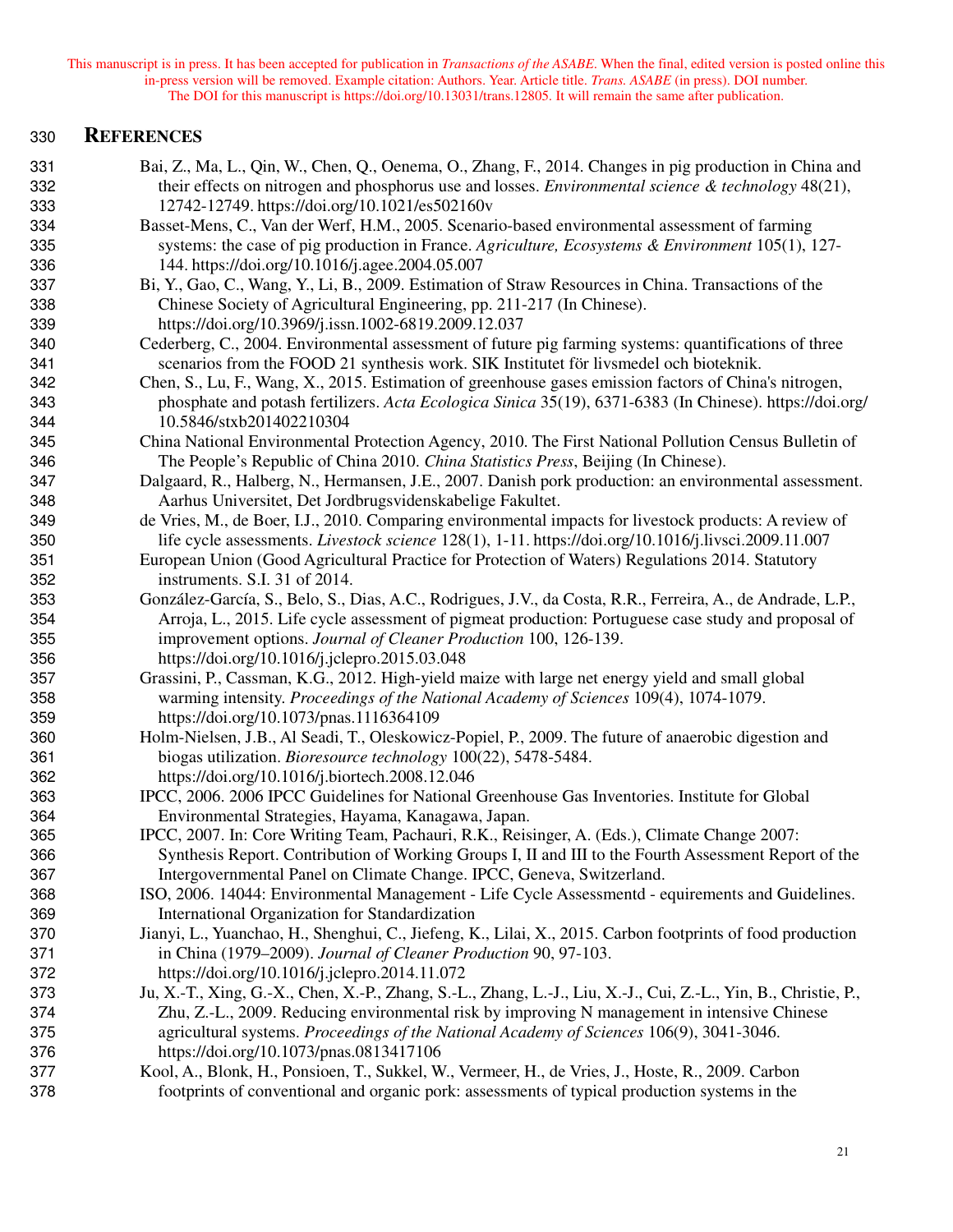Netherlands, Denmark, England and GermanyCarbon footprints of conventional and organic pork: assessments of typical production systems in the Netherlands, Denmark, England and Germany. Blonk Milieu Advies [etc.]. Lesschen, J., Van den Berg, M., Westhoek, H., Witzke, H., Oenema, O., 2011. Greenhouse gas emission profiles of European livestock sectors. *Animal Feed Science and Technology* 166, 16-28. https://doi.org/10.1016/j.anifeedsci.2011.04.058 Lineng, C., Hong, L., Zhanfeng, X., 2003. Research on the math models of the combustion oil consumption of the farm transport machineries. *Journal of Zhejiang University* 29(2), 185-187 (In Chinese). https://doi.org/10.3321/j.issn:1008-9209.2003.02.017. Luo, T., Yue, Q., Yan, M., Cheng, K., Pan, G., 2015. Carbon footprint of China's livestock system–a case study of farm survey in Sichuan province, China. *Journal of Cleaner Production* 102, 136-143. https://doi.org/10.1016/j.jclepro.2015.04.077 MacLeod, M., Gerber, P., Mottet, A., Tempio, G., Falcucci, A., Opio, C., Vellinga, T., Henderson, B., Steinfeld, H., 2013. Greenhouse gas emissions from pig and chicken supply chains–A global life cycle assessment. Food and Agriculture Organization of the United Nations (FAO), Rome. Ministry of Agriculture of China, 2016. China Agriculture Statistical Report 2016. *China Agriculture Press*, Beijing (In Chinese). National Bureau of Statistics, 2016. China Energy Statistical Yearbook 2016. *China Statistics Press*, Beijing (In Chinese). National Development and Reform Commission of China, 2016. National Data Compilation of Revenue and Cost of Agricultural Products 2016. *China Statistics Press*, Beijing (In Chinese). National Development and Reform Commission of China, 2013. The People's Republic of China Second National Communication on Climate Change 2013. *China Economic Press*, Beijing (In Chinese). Nasir, I.M., Mohd Ghazi, T.I., Omar, R., 2012. Anaerobic digestion technology in livestock manure treatment for biogas production: a review. *Engineering in Life Sciences* 12(3), 258-269. https://doi.org/10.1002/elsc.201100150 Nguyen, T.L.T., Hermansen, J.E., Mogensen, L., 2011. Environmental assessment of Danish pork. Noya, I., Aldea, X., Gasol, C.M., González-García, S., Amores, M.J., Colón, J., Ponsá, S., Roman, I., Rubio, M.A., Casas, E., 2016. Carbon and water footprint of pork supply chain in Catalonia: From feed to final products. *Journal of environmental management* 171, 133-143. https://doi.org/10.1016/j.jenvman.2016.01.039 Ogino, A., Osada, T., Takada, R., Takagi, T., Tsujimoto, S., Tonoue, T., Matsui, D., Katsumata, M., Yamashita, T., Tanaka, Y., 2013. Life cycle assessment of Japanese pig farming using low-protein diet supplemented with amino acids. *Soil science and plant nutrition* 59(1), 107-118. https://doi.org/10.1080/00380768.2012.730476 Osada, T., Takada, R., Shinzato, I., 2011. Potential reduction of greenhouse gas emission from swine manure by using a low-protein diet supplemented with synthetic amino acids. *Animal feed science and technology* 166, 562-574. https://doi.org/10.1016/j.anifeedsci.2011.04.079 Pelletier, N., Lammers, P., Stender, D., Pirog, R., 2010. Life cycle assessment of high-and low-profitability commodity and deep-bedded niche swine production systems in the Upper Midwestern United States. *Agricultural Systems* 103(9), 599-608. https://doi.org/10.1016/j.agsy.2010.07.001 Reckmann, K., Traulsen, I., Krieter, J., 2013. Life Cycle Assessment of pork production: A data inventory for the case of Germany. *Livestock Science* 157(2), 586-596. https://doi.org/10.1016/j.livsci.2013.09.001 Sommer, S.G., Petersen, S.O., Møller, H.B., 2004. Algorithms for calculating methane and nitrous oxide emissions from manure management. *Nutrient Cycling in Agroecosystems* 69(2), 143-154. https://doi.org/10.1023/B:FRES.0000029678.25083.fa Steinfeld, H., Gerber, P., Wassenaar, T., Castel, V., de Haan, C., 2006. Livestock's long shadow: environmental issues and options. Food & Agriculture Org. Vergé, X., Maxime, D., Desjardins, R., VanderZaag, A., 2016. Allocation factors and issues in agricultural